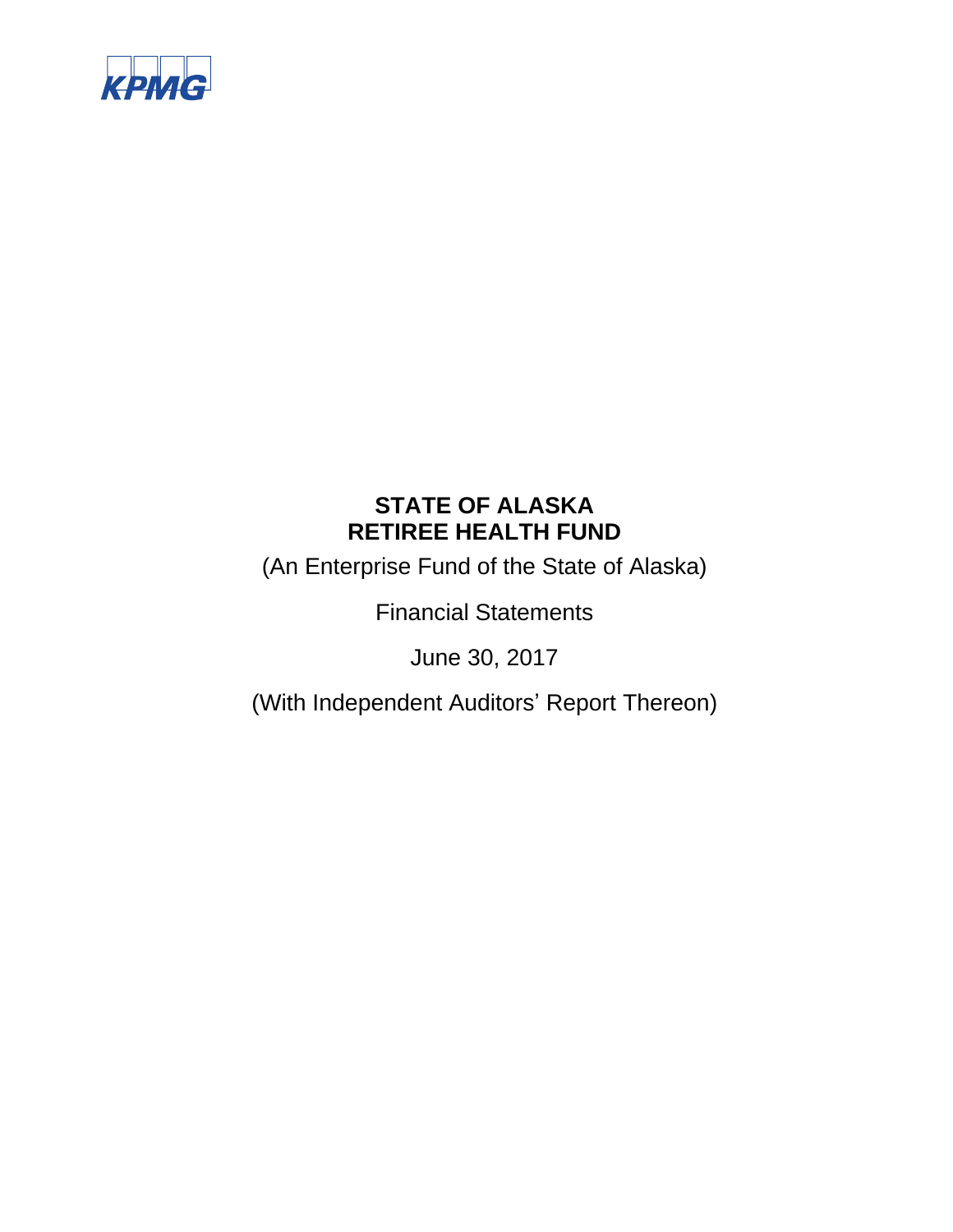(An Enterprise Fund of the State of Alaska)

# **Table of Contents**

|                                                                                    | Page(s)   |
|------------------------------------------------------------------------------------|-----------|
| Independent Auditors' Report                                                       | $1 - 2$   |
| Management's Discussion and Analysis (Unaudited)                                   | $3 - 9$   |
| <b>Statement of Net Position</b>                                                   | 10        |
| Statement of Revenues, Expenses and Changes in Net Position                        | 11        |
| <b>Statement of Cash Flows</b>                                                     | 12        |
| Notes to Financial Statements                                                      | $13 - 17$ |
| <b>Supplementary Schedules:</b>                                                    |           |
| Schedule 1 - Combining Statement of Net Position                                   | 18        |
| Schedule 2 - Combining Statement of Revenues, Expenses and Changes in Net Position | 19        |
| Schedule 3 - Combining Statement of Cash Flows                                     | 20        |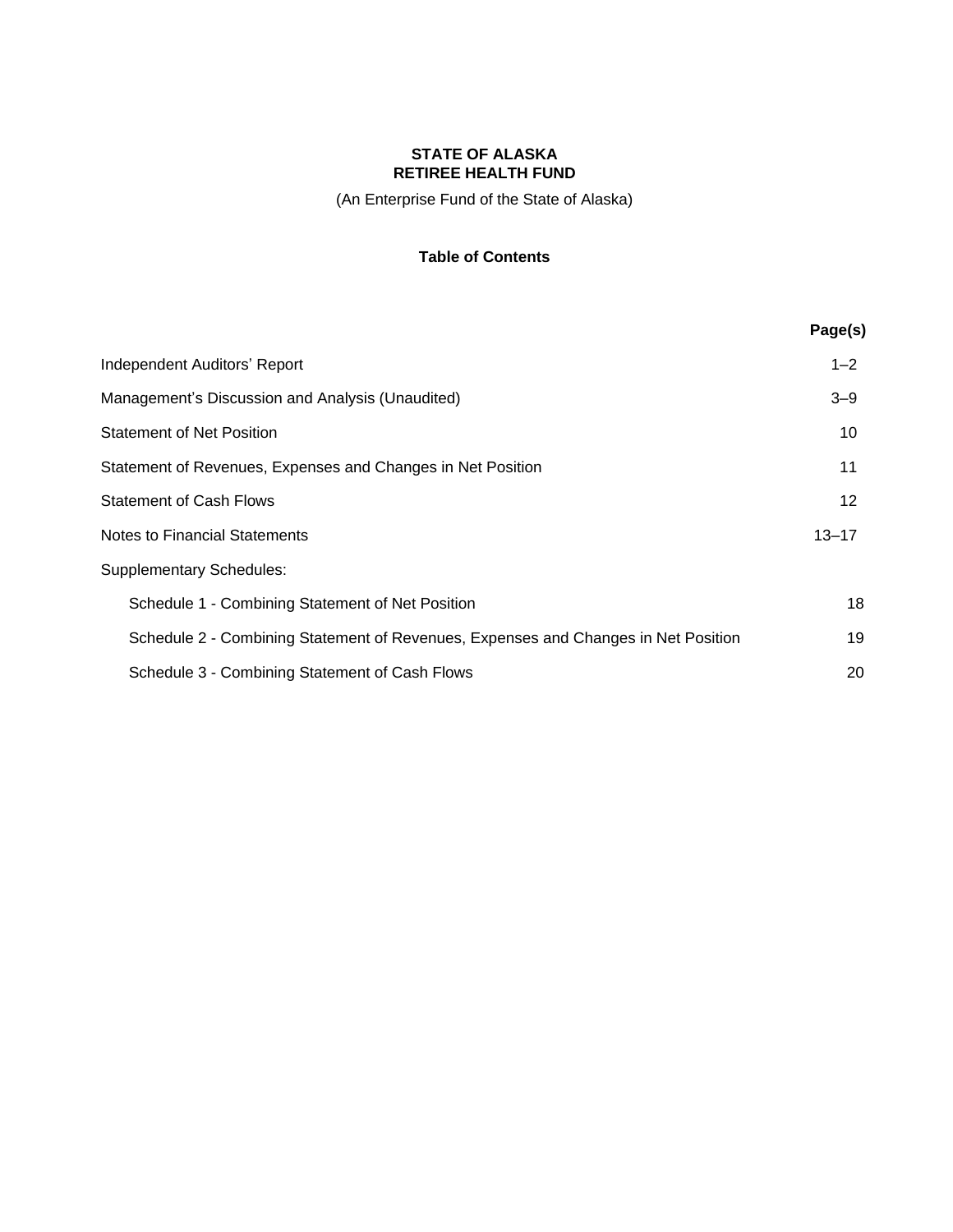

KPMG LLP Suite 600 701 West Eighth Avenue Anchorage, AK 99501

# **Independent Auditors' Report**

The Division of Retirement and Benefits State of Alaska Retiree Health Fund:

We have audited the accompanying financial statements of the State of Alaska Retiree Health Fund (the Fund), an enterprise fund of the State of Alaska, as of and for the year ended June 30, 2017, and the related notes to financial statements, which collectively comprise the Fund's basic financial statements as listed in the table of contents.

# **Management's Responsibility for the Financial Statements**

Management is responsible for the preparation and fair presentation of these financial statements in accordance with U.S. generally accepted accounting principles; this includes the design, implementation, and maintenance of internal control relevant to the preparation and fair presentation of financial statements that are free from material misstatement, whether due to fraud or error.

# **Auditors' Responsibility**

Our responsibility is to express an opinion on these financial statements based on our audit. We conducted our audit in accordance with auditing standards generally accepted in the United States of America. Those standards require that we plan and perform the audit to obtain reasonable assurance about whether the financial statements are free from material misstatement.

An audit involves performing procedures to obtain audit evidence about the amounts and disclosures in the financial statements. The procedures selected depend on the auditors' judgment, including the assessment of the risks of material misstatement of the financial statements, whether due to fraud or error. In making those risk assessments, the auditor considers internal controls relevant to the entity's preparation and fair presentation of the financial statements in order to design audit procedures that are appropriate in the circumstances, but not for the purpose of expressing an opinion on the effectiveness of the entity's internal control. Accordingly, we express no such opinion. An audit also includes evaluating the appropriateness of accounting policies used and the reasonableness of significant accounting estimates made by management, as well as evaluating the overall presentation of the financial statements.

We believe that the audit evidence we have obtained is sufficient and appropriate to provide a basis for our audit opinion.

### **Opinion**

In our opinion, the financial statements referred to above present fairly, in all material respects, the net position of the State of Alaska Retiree Health Fund as of June 30, 2017, and the changes in net position and cash flows for the year then ended, in accordance with U.S. generally accepted accounting principles.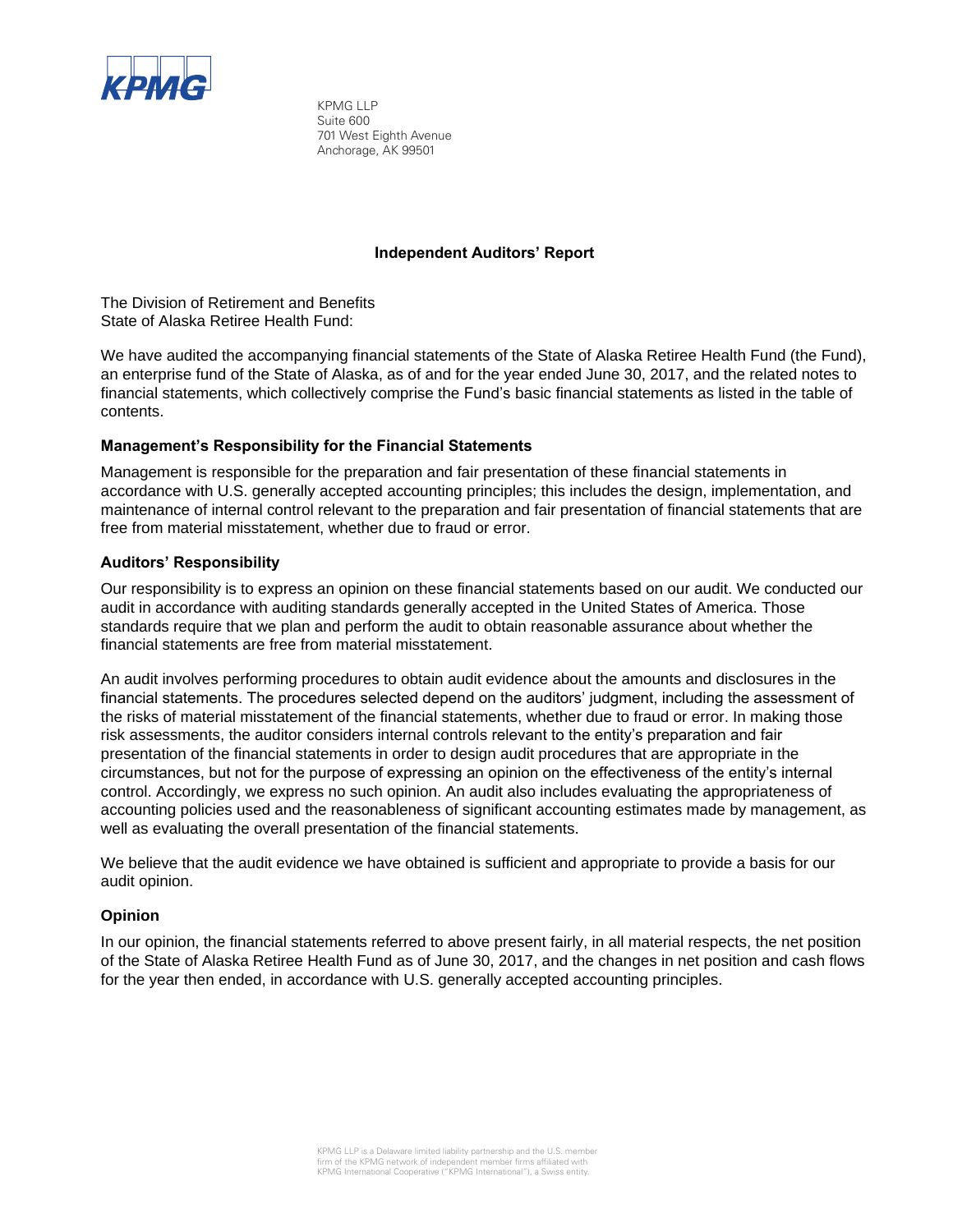

# **Other Matters**

### *Required Supplementary Information*

U.S. generally accepted accounting principles require that the Management's Discussion and Analysis, on pages 3-9, be presented to supplement the basic financial statements. Such information, although not a part of the basic financial statements, is required by the Governmental Accounting Standards Board, who considers it to be an essential part of financial reporting for placing the basic financial statements in an appropriate operational, economic, or historical context. We have applied certain limited procedures to the required supplementary information in accordance with auditing standards generally accepted in the United States of America, which consisted of inquiries of management about the methods of preparing the information and comparing the information for consistency with management's responses to our inquiries, the basic financial statements, and other knowledge we obtained during our audit of the basic financial statements. We do not express an opinion or provide any assurance on the information because the limited procedures do not provide us with sufficient evidence to express an opinion or provide any assurance.

### *Supplemental Schedules*

Our audit was conducted for the purpose of forming an opinion on the financial statements that collectively comprise the Fund's basic financial statements. The supplemental schedules on pages 18-20 are presented for purposes of additional analysis and are not a required part of the basic financial statements. The supplemental schedules are the responsibility of management and were derived from and relate directly to the underlying accounting and other records used to prepare the basic financial statements. Such information has been subjected to the auditing procedures applied in the audit of the basic financial statements and certain additional procedures, including comparing and reconciling such information directly to the underlying accounting and other records used to prepare the basic financial statements or to the basic financial statements themselves, and other additional procedures in accordance with auditing standards generally accepted in the United States of America. In our opinion, the supplemental schedules are fairly stated in all material respects in relation to the basic financial statements as a whole.



February 2, 2018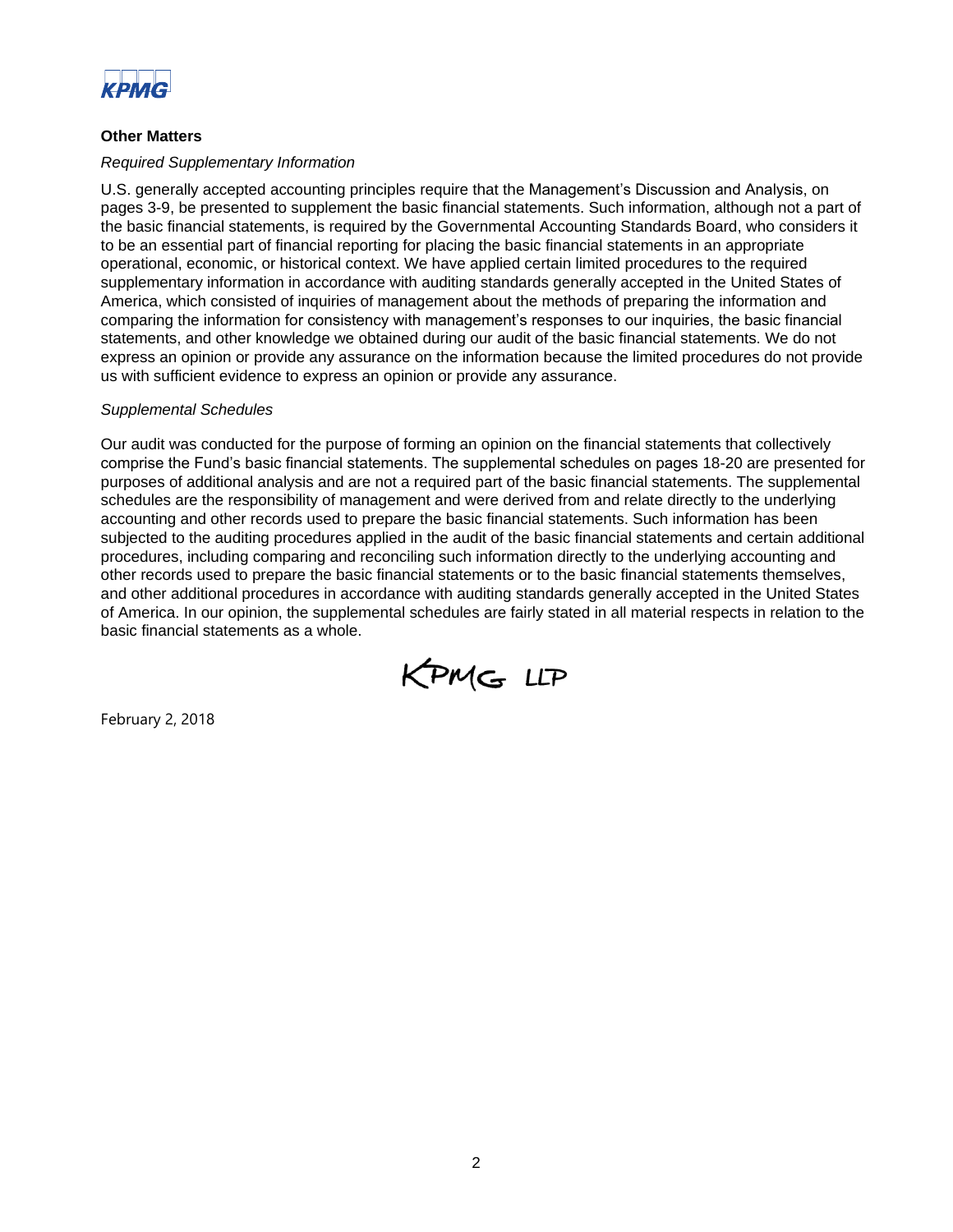(An Enterprise Fund of the State of Alaska)

Management's Discussion and Analysis (Unaudited)

June 30, 2017

This section presents management's discussion and analysis (MD&A) of the Retiree Health Fund's (the Fund) financial condition and performance for the year ended June 30, 2017. This section is presented as a narrative overview and analysis. Please read the MD&A in conjunction with the financial statements and notes to financial statements to better understand the financial condition and performance of the Fund during the fiscal year ended June 30, 2017. Information for fiscal years 2016 and 2015 are presented for comparative purposes.

### **Financial Highlights**

The Fund's financial highlights as of June 30, 2017 were as follows:

- The Fund's net position unrestricted increased by \$47.0 million during fiscal year 2017.
- The Fund's health premiums totaled \$74.5 million during fiscal year 2017, an increase of \$3.1 million from fiscal year 2016.
- The Fund's net investment income increased \$14.5 million during fiscal year 2017 from fiscal year 2016.
- The Fund's benefit expenses totaled \$55.5 million during fiscal year 2017, a decrease of \$0.2 million from fiscal year 2016.

### **Overview of the Financial Statements**

This discussion and analysis is intended to serve as an introduction to the Fund's financial statements. The Fund's financial statements are composed of four components: (1) statement of net position, (2) statement of revenues, expenses and changes in net position, (3) statement of cash flows, and (4) notes to financial statements.

*Statement of Net Position* – This statement presents information regarding the Fund's assets, liabilities, and resulting net position. This statement reflects the Fund's investments at fair value, along with cash and cash equivalents, receivables, and other assets less liabilities at June 30, 2017.

*Statement of Revenues, Expenses and Changes in Net Position* – This statement presents how the Fund's net position changed during the fiscal years ended June 30, 2017. This statement presents health premiums and net investment income during the period. Expenses for postemployment healthcare benefits and operations are also presented.

*Statement of Cash Flows* – This statement presents the Fund's cash flows from operations and investing activities. The Fund presents its cash flows statement using the direct method for reporting cash received and disbursed during the fiscal year.

The above statements represent resources available for investment and payment of benefits as of June 30, 2017, and the sources and uses of those funds during fiscal year 2017.

*Notes to Financial Statements* – The notes to financial statements are an integral part of the financial statements and provide additional detailed information and schedules that are essential to a full understanding of the Fund's financial statements.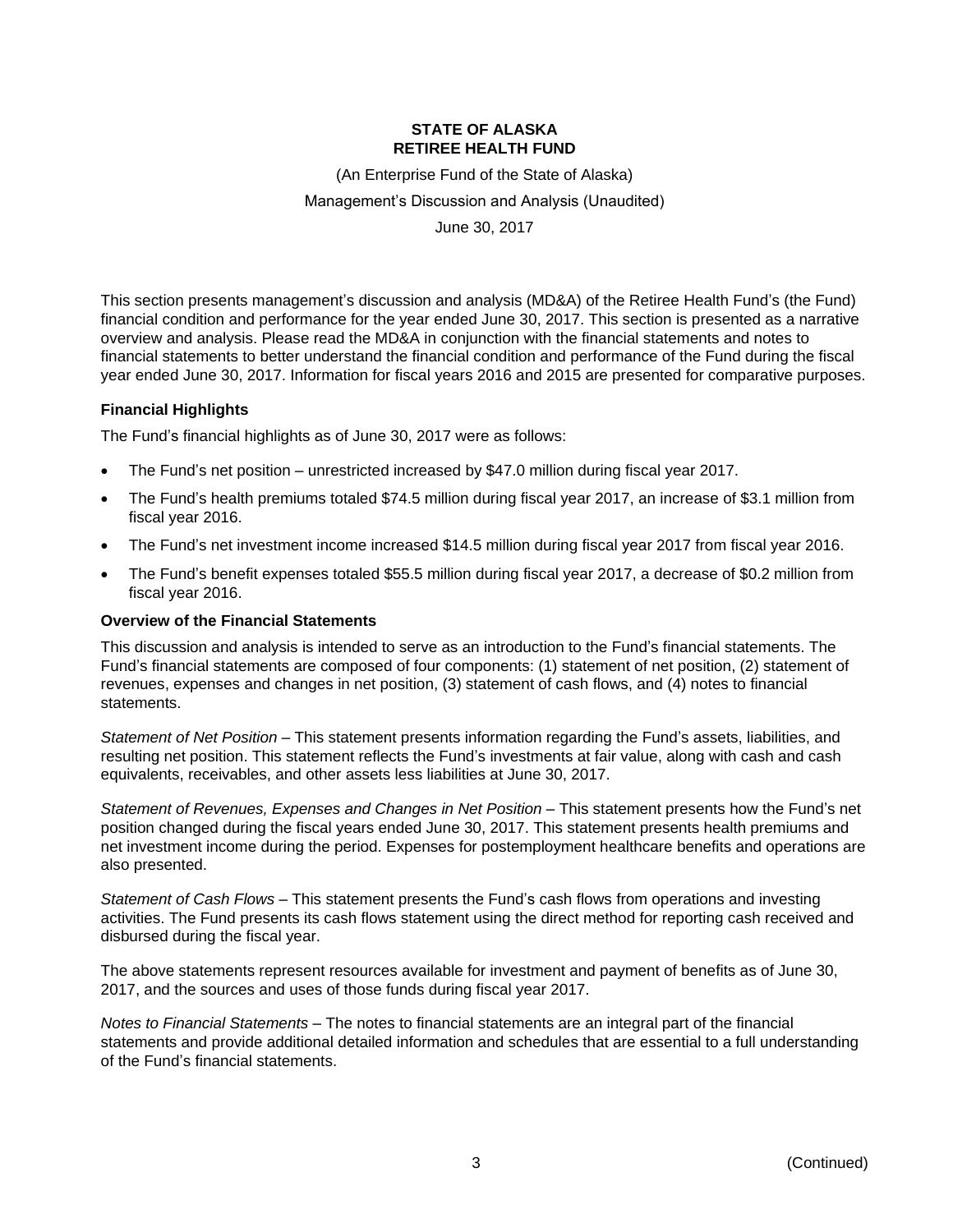# (An Enterprise Fund of the State of Alaska)

# Management's Discussion and Analysis (Unaudited)

# June 30, 2017

# **Condensed Financial Information**

| <b>Net position</b>        |    |             |               |                     |             |             |
|----------------------------|----|-------------|---------------|---------------------|-------------|-------------|
|                            |    |             |               | Increase (decrease) |             |             |
| <b>Description</b>         |    | 2017        | 2016          | Amount              | Percentage  | 2015        |
| Assets:                    |    |             |               |                     |             |             |
| Cash and cash equivalents  | \$ | 39,788,718  | 37,915,566    | 1,873,152           | 4.9%<br>-\$ | 39,150,862  |
| Investments, at fair value |    | 462,199,555 | 415, 163, 905 | 47,035,650          | 11.3        | 386,508,447 |
| Other                      |    | 2,797,294   | 2,610,776     | 186,518             | 7.1         | 1,654,968   |
| <b>Total assets</b>        |    | 504,785,567 | 455,690,247   | 49,095,320          | 10.8        | 427,314,277 |
| Liabilities:               |    |             |               |                     |             |             |
| Current liabilities:       |    |             |               |                     |             |             |
| Claims payable             |    | 13,369,000  | 13,459,740    | (90, 740)           | (0.7)       | 12,858,552  |
| Accrued expenses           |    | 284,489     | 659,299       | (374, 810)          | (56.8)      | 299,395     |
| Due to other funds         |    | 135,342     | 69,517        | 65,825              | 94.7        | 1,099,048   |
| Total current liabilities  |    | 13,788,831  | 14,188,556    | (399, 725)          | (2.8)       | 14,256,995  |
| Noncurrent liabilities:    |    |             |               |                     |             |             |
| Claims payable             |    | 21,071,000  | 18,587,260    | 2,483,740           | 13.4        | 17,757,048  |
| <b>Total liabilities</b>   |    | 34,859,831  | 32,775,816    | 2,084,015           | 6.4         | 32,014,043  |
| Total net position         | S  | 469,925,736 | 422,914,431   | 47,011,305          | 11.1%<br>\$ | 395,300,234 |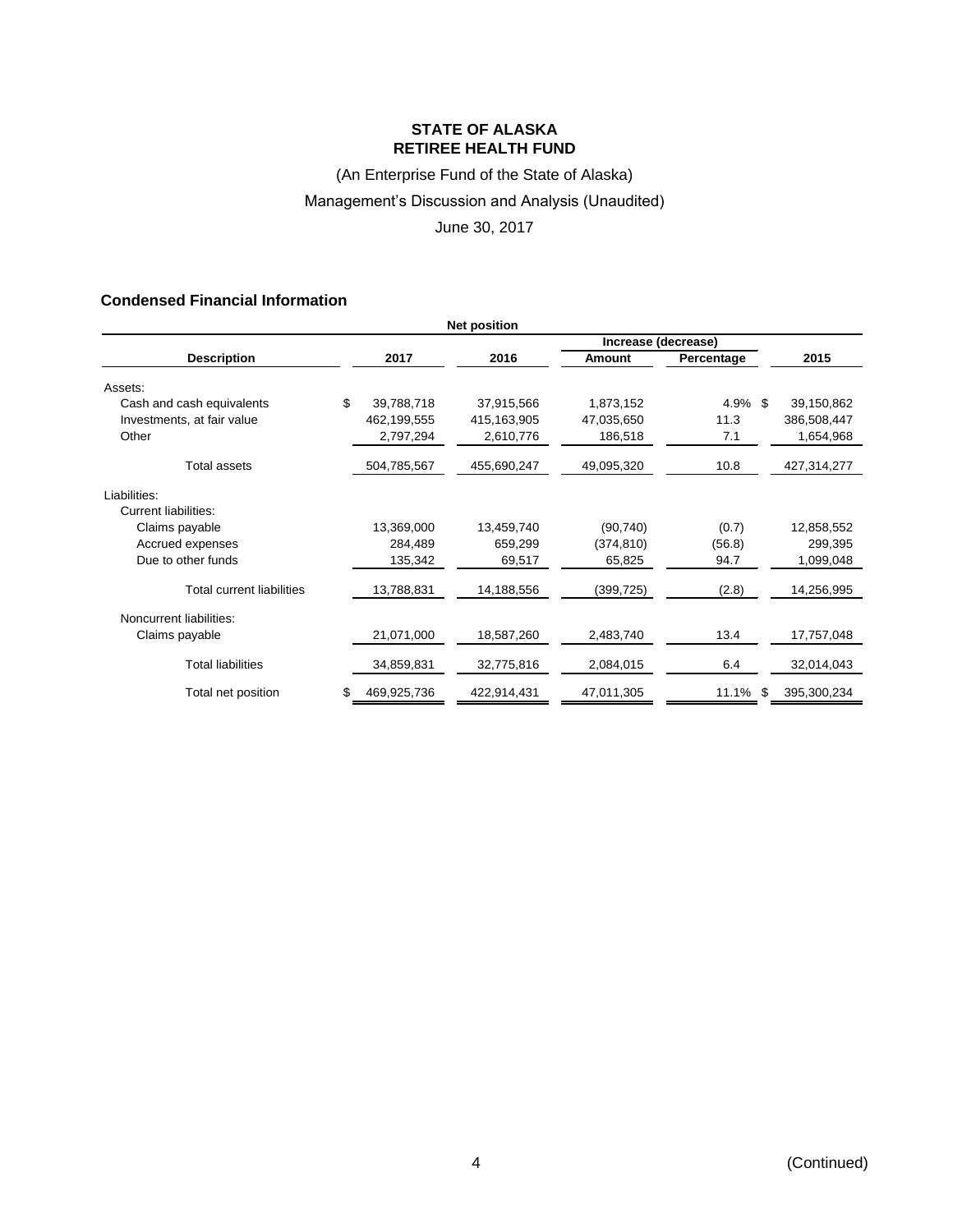### (An Enterprise Fund of the State of Alaska)

### Management's Discussion and Analysis (Unaudited)

### June 30, 2017

| Revenues, expenses and changes in net position |    |             |             |                     |            |             |
|------------------------------------------------|----|-------------|-------------|---------------------|------------|-------------|
|                                                |    |             |             | Increase (decrease) |            |             |
| <b>Description</b>                             |    | 2017        | 2016        | <b>Amount</b>       | Percentage | 2015        |
| Net position, beginning of year                | \$ | 422,914,431 | 395,300,234 | 27,614,197          | 7.0%<br>\$ | 373,352,167 |
| Operating revenues:                            |    |             |             |                     |            |             |
| Healthcare insurance premiums                  |    | 74,487,285  | 71,355,285  | 3,132,000           | 4.4        | 68,053,063  |
| Medicare retiree drug subsidy                  |    | 74,849      | 106,196     | (31, 347)           | (29.5)     | 219,253     |
| Other income                                   |    | 1,560,921   | 135,044     | 1,425,877           | 1,055.9    | 145,297     |
| Total operating revenues                       |    | 76,123,055  | 71,596,525  | 4,526,530           | 6.3        | 68,417,613  |
| Operating expenses:                            |    |             |             |                     |            |             |
| Healthcare benefits                            |    | 55,534,359  | 55,780,519  | (246, 160)          | (0.4)      | 54,199,457  |
| Administrative                                 |    | 2,800,593   | 2,906,599   | (106,006)           | (3.6)      | 2,591,967   |
| Total operating expenses                       |    | 58,334,952  | 58,687,118  | (352, 166)          | (0.6)      | 56,791,424  |
| Operating income                               |    | 17,788,103  | 12,909,407  | 4,878,696           | 37.8       | 11,626,189  |
| Nonoperating revenues:                         |    |             |             |                     |            |             |
| Net investment income                          |    | 29,223,202  | 14,704,790  | 14,518,412          | 98.7       | 10,321,878  |
| Change in net position                         |    | 47,011,305  | 27,614,197  | 19,397,108          | 70.2       | 21,948,067  |
| Net position, end of year                      | S  | 469,925,736 | 422,914,431 | 47,011,305          | 11.1%<br>S | 395,300,234 |

### **Financial Analysis of the Fund**

The statement of net position as of June 30, 2017 shows a net position of \$469,925,736. The entire amount is available to cover the Fund's obligations to pay postemployment healthcare benefits for its members and their beneficiaries. These amounts also represent an increase in total net position of \$47,011,305 or 11.1% over fiscal year 2016.

Healthcare coverage is accounted for some retired members, dependents, and beneficiaries in the major medical fund via monthly health insurance premiums. Over the long term, healthcare premiums collected for the Dental, Vision, and Audio (DVA) and Long-Term Care (LTC) funds are expected to cover all claims costs. It is anticipated that there will continue to be increases in future healthcare costs, and the funds must continue to accumulate assets to meet current and future claims costs.

The investment of fund assets is a long-term undertaking. On an annual basis, the Commissioner of Revenue reviews the asset allocation policies related to fund assets and adopts an asset allocation strategy to ensure the asset mix will remain at an optimal risk/return level given the Fund's constraints and objectives.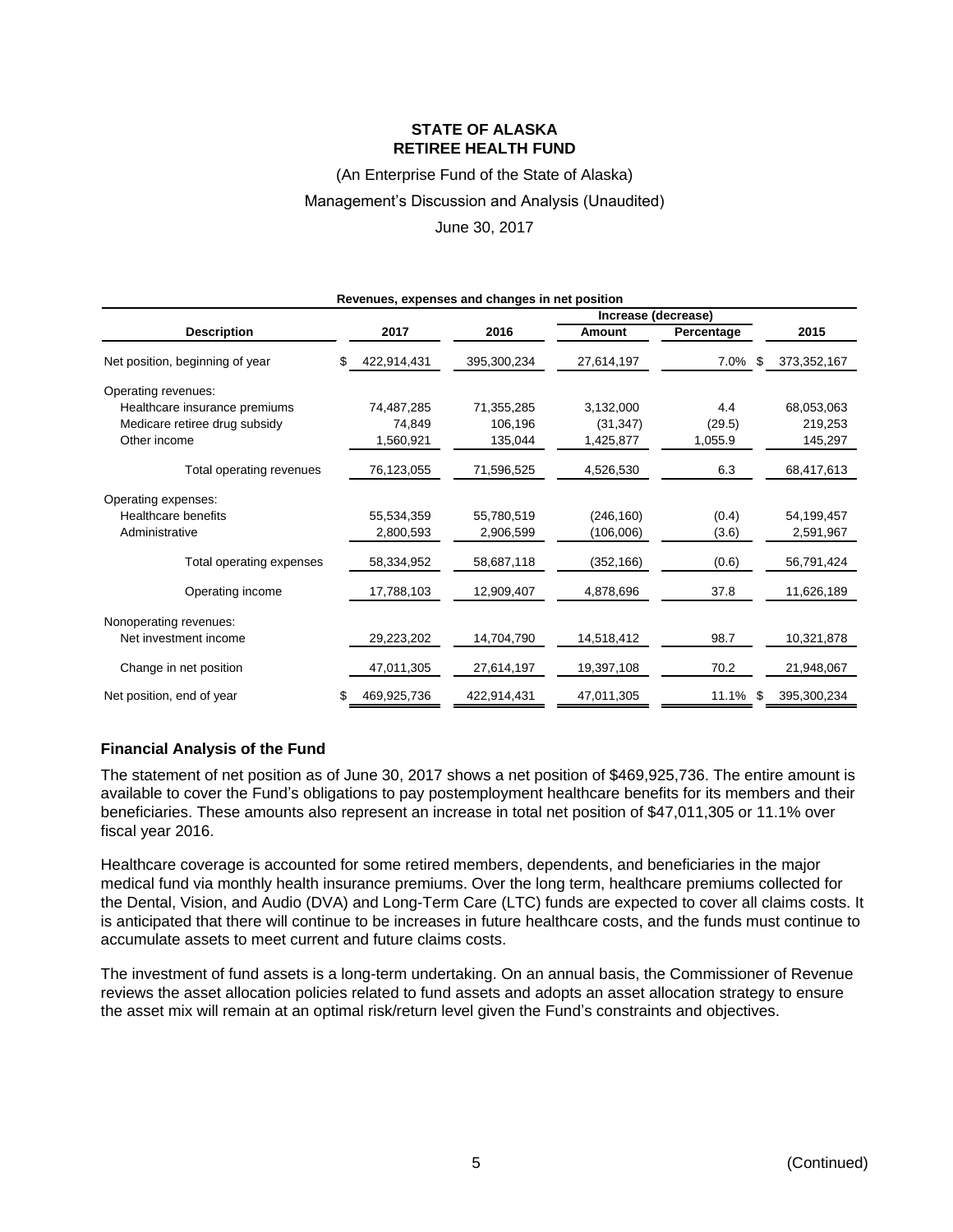(An Enterprise Fund of the State of Alaska)

Management's Discussion and Analysis (Unaudited)

June 30, 2017

During fiscal years 2017 and 2016, the asset allocation for the major medical fund was 100% Short-term Fixed Income Fund and the asset allocation for the DVA fund was 100% General Fund and Other Nonsegregated Investments (GeFONSI). The asset allocation for the Long-Term Care fund was as follows:

|                                   |                   | 2017<br><b>Long-term Care</b> |  |  |
|-----------------------------------|-------------------|-------------------------------|--|--|
|                                   |                   |                               |  |  |
|                                   | <b>Allocation</b> | Range                         |  |  |
| Broad market fixed income pool    | 61.00%            | $62 \pm 10$                   |  |  |
| Domestic equity pool              | 21.00             | $25 \pm 10$                   |  |  |
| International equity pool         | 15.00             | $13 \pm 4$                    |  |  |
| Real estate investment trust pool | 3.00              | $-3\%/+4\%$                   |  |  |
| Short-term fixed income pool      |                   | 2%                            |  |  |
| Total                             | 100.00%           |                               |  |  |

|                                |                       | 2016        |  |  |
|--------------------------------|-----------------------|-------------|--|--|
|                                | <b>Long-term Care</b> |             |  |  |
|                                | <b>Allocation</b>     | Range       |  |  |
| Broad market fixed income pool | 62.00%                | $62 \pm 10$ |  |  |
| Domestic equity pool           | 25.00                 | $25 \pm 10$ |  |  |
| International equity pool      | 13.00                 | $13 \pm 4$  |  |  |
| Short-term fixed income pool   |                       | $0\%/+2\%$  |  |  |
| Total                          | 100.00%               |             |  |  |

# **Insurance Premium Calculations**

The overall objective of the Fund is to have sufficient funds to meet claim costs. The insurance premiums are recommended each year by the Division of Retirement and Benefits' (the Division) benefit consultant with the governing body's concurrence and the administrator's approval. Insurance premiums are based on a benefit year. The benefit consultant reviews the historical claims experience and administrative costs and uses that data to estimate trends to develop recommended premiums for the next benefit year.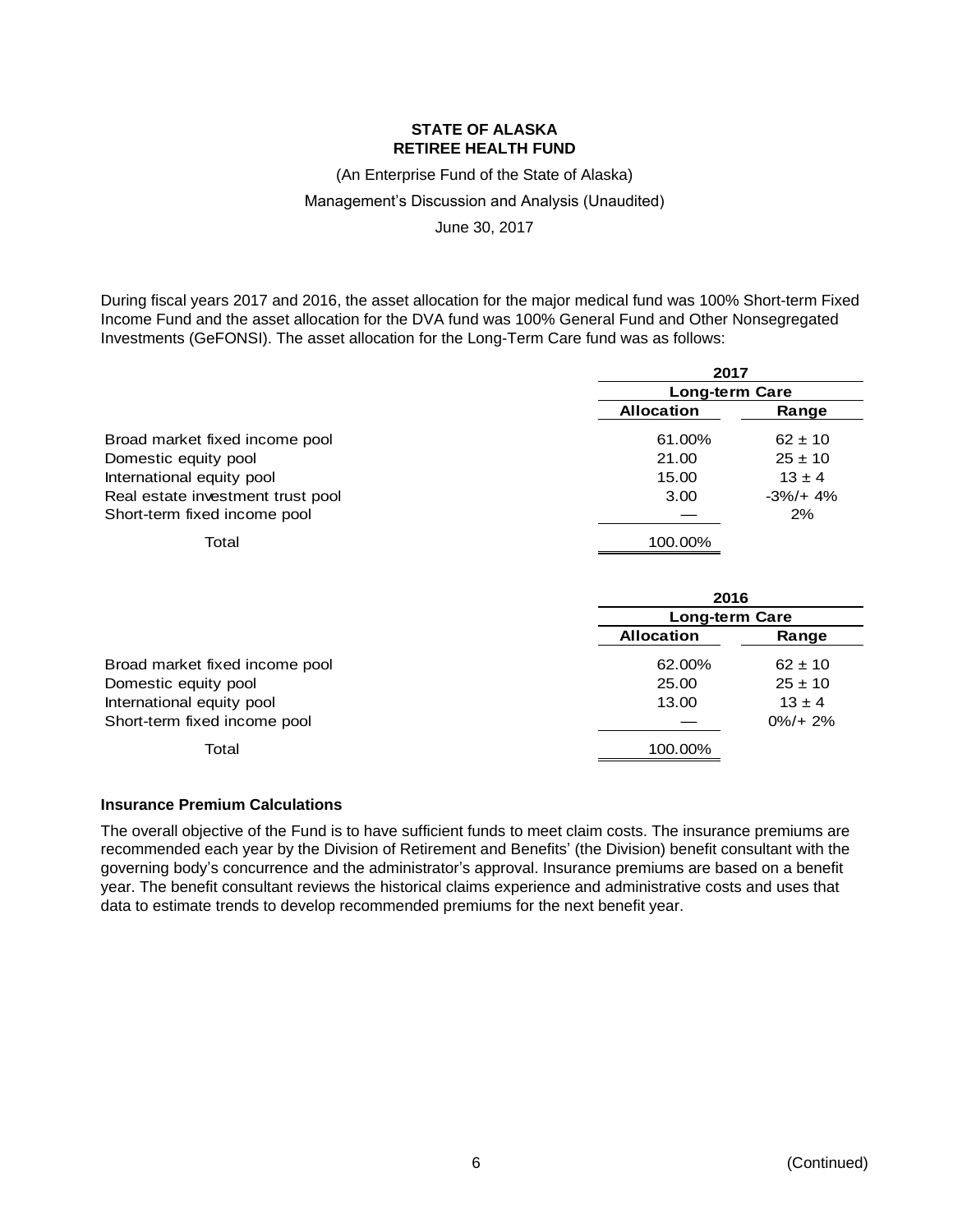(An Enterprise Fund of the State of Alaska)

### Management's Discussion and Analysis (Unaudited)

June 30, 2017

# **Healthcare Insurance Premiums and Investment Income**

The revenues required to fund postemployment healthcare benefits are accumulated through a combination of employer health insurance premiums, member health insurance premiums, prescription drug rebates, and net investment income.

|                                  | <b>Revenues</b> |             |            |                     |            |    |            |
|----------------------------------|-----------------|-------------|------------|---------------------|------------|----|------------|
|                                  |                 |             |            | Increase (decrease) |            |    |            |
|                                  |                 | 2017        | 2016       | Amount              | Percentage |    | 2015       |
| Employer paid health insurance   |                 |             |            |                     |            |    |            |
| premiums                         | \$              | 1,790,260   | 1,802,485  | (12, 225)           | (0.7)      | S  | 1,816,797  |
| Member health insurance premiums |                 | 72,697,025  | 69,552,800 | 3,144,225           | 4.5        |    | 66,236,266 |
| Medicare retiree drug subsidy    |                 | 74.849      | 106.196    | (31, 347)           | (29.5)     |    | 219,253    |
| Other                            |                 | 1.560.921   | 135.044    | 1,425,877           | 1,055.9    |    | 145.297    |
| Net investment income            |                 | 29,223,202  | 14,704,790 | 14,518,412          | 98.7       |    | 10,321,878 |
| Total                            |                 | 105,346,257 | 86,301,315 | 19,044,942          | 22.1%      | -S | 78,739,491 |

Employer paid medical premiums were \$1,223 per month per eligible retiree for calendar years 2017, 2016, and 2015.

Member health insurance premiums increased as a result of a higher member count within the dental, vision, and audio plan as well as the long-term care plan.

Other income primarily comprises of reimbursements for retiree prescription medication and prescription drug rebates paid through the third-party administrator (TPA). The Fund was approved for participation in the Medicare Part D retiree drug subsidy (RDS) program starting in calendar year 2006. One of the provisions of Medicare Part D provides sponsors of postemployment healthcare Funds the opportunity to receive an RDS payment if the sponsor's Fund provides a prescription drug benefit that is actuarially equivalent to the Medicare Part D benefit. The RDS is equal to 28% of the amount of eligible prescription drug benefit costs of retirees who are eligible for, but not enrolled in, Medicare Part D, by virtue of continuing to be covered by the sponsor's Fund.

The Fund's net investment income in fiscal year 2017 increased by \$14,518,412 or 98.7% from amounts recorded in fiscal year 2016. During fiscal year 2017, the Fund experienced positive returns on investments, though most gains were primarily in the LTC Plan, though returns were below the expected 7.00%.

For fiscal year 2017, the Major Medical Plan investments generated 0.88%rate of return. The Major Medical Plan annualized rate of return was 0.58% over the last three years and 0.45% over the last five years. The DVA Plan is invested in the GeFONSI. The GeFONSI is an investment pool managed by the State of Alaska, Treasury Division in the Department of Revenue. For fiscal year 2017, the GeFONSI investments generated 0.56% rate of return. The GeFONSI annualized rate of return was 0.61% over the last three years and 0.54% over the last five years. For fiscal year 2017, the LTC Plan investments generated 6.79% rate of return. The LTC Plan annualized rate of return was 4.39% over the last three years and 6.14% over the last five years.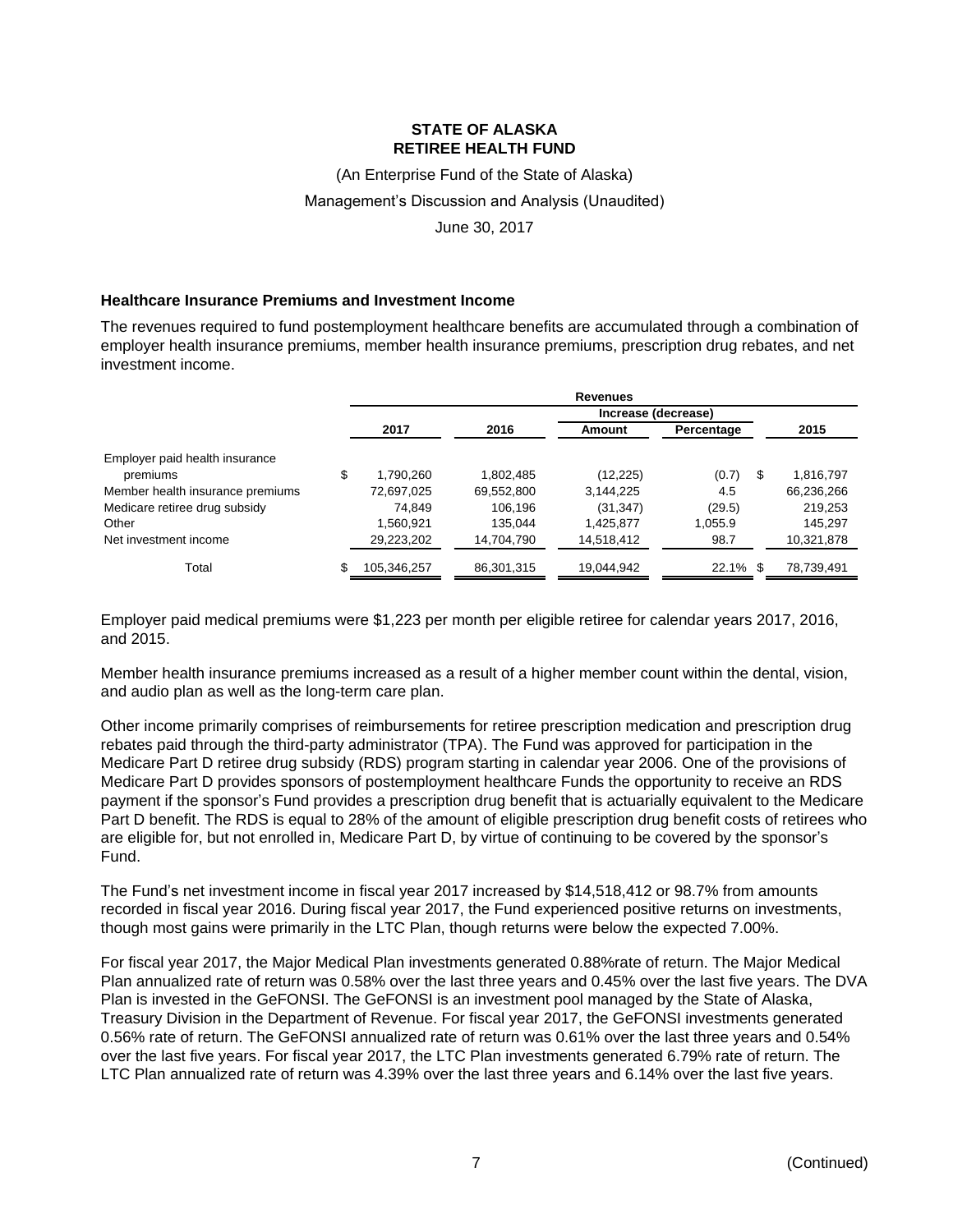### (An Enterprise Fund of the State of Alaska)

### Management's Discussion and Analysis (Unaudited)

### June 30, 2017

### **Benefits and Expenses**

The primary expense of the Fund is the payment of postemployment healthcare benefits. These benefit costs and the costs of administering the Fund comprise the costs of operation.

|                     | <b>Expenses</b>     |            |            |               |            |  |
|---------------------|---------------------|------------|------------|---------------|------------|--|
|                     | Increase (decrease) |            |            |               |            |  |
|                     | 2017                | 2016       | Amount     | Percentage    | 2015       |  |
| Healthcare benefits | 55,534,359          | 55,780,519 | (246, 160) | $(0.4) \%$ \$ | 54,199,457 |  |
| Administrative      | 2.800.593           | 2,906,599  | (106,006)  | (3.6)         | 2,591,967  |  |
| Total               | 58,334,952          | 58,687,118 | (352, 166) | $(0.6)$ % \$  | 56,791,424 |  |

Healthcare benefit expense decreased by \$246,160 or 0.4% from fiscal year 2016. The Fund contracted with two new TPAs in January 2014, and a new LTC TPA in May 2016. The TPAs use networks to help reduce healthcare benefit costs. Currently, the Fund is benefiting through the use of networks provided by the TPAs in its continued efforts at cost containment.

Administrative expenses decreased by \$106,006 or 3.6% as costs remained relatively stable. The primary change was that in May 2016, the LTC Plan incurred a one-time transition cost when the Plan contracted with a new TPA. The Plan's benefit consultants and Division continue to identify and develop premiums necessary to cover claims costs.

### **Funding**

Postemployment healthcare benefits are funded by health insurance premiums received from the remaining participating retirement systems and fund members as well as from income earned on fund investments. Healthcare insurance premiums are recommended each year by the Division's consultant with the governing body's concurrence and the Administrator's approval.

### **Economic Conditions, Market Environment, and Results**

The overall objective of the Fund is to have sufficient funds to meet current and future claim costs. The premiums for the major medical and DVA plans are calculated each year based on the anticipated claims and administrative costs for the following year. The benefit consultant reviews the historical claims experience and administrative costs and uses that data to estimate trends to develop premiums. The amount of reserves is considered when setting the premiums. The premiums for the LTC plan have been developed to provide future benefits for the retirees, much like an annuity. The LTC plan will accumulate large reserves to pay future benefits.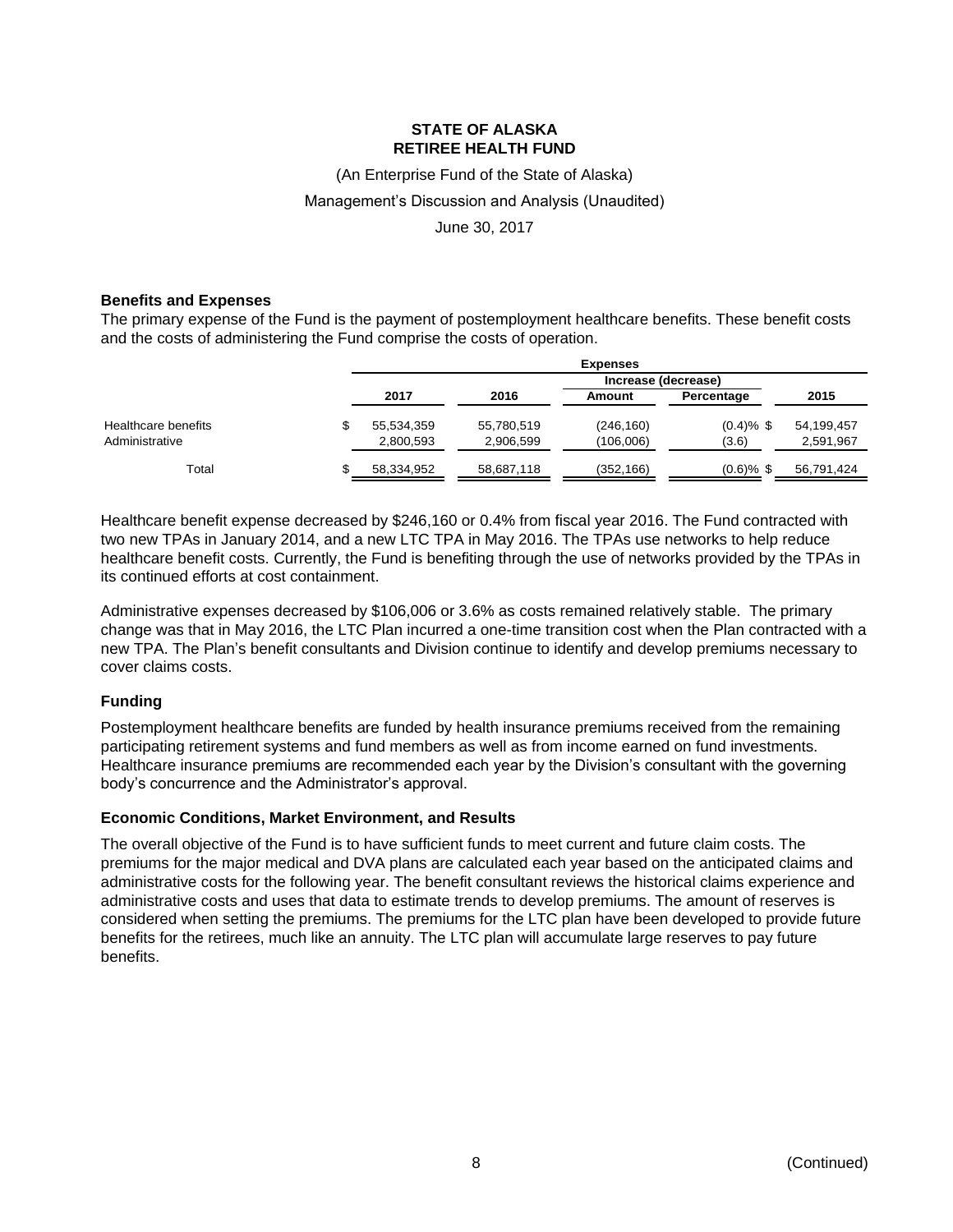(An Enterprise Fund of the State of Alaska)

Management's Discussion and Analysis (Unaudited)

June 30, 2017

### **Requests for Information**

This financial report is designed to provide a general overview of the Fund's financial condition for all those with interest in the Fund's finances. Questions concerning any of the information provided in this report or requests for additional financial information should be addressed to:

State of Alaska Retiree Health Fund Division of Retirement and Benefits, Finance Section P.O. Box 110203 Juneau, Alaska 99811-0203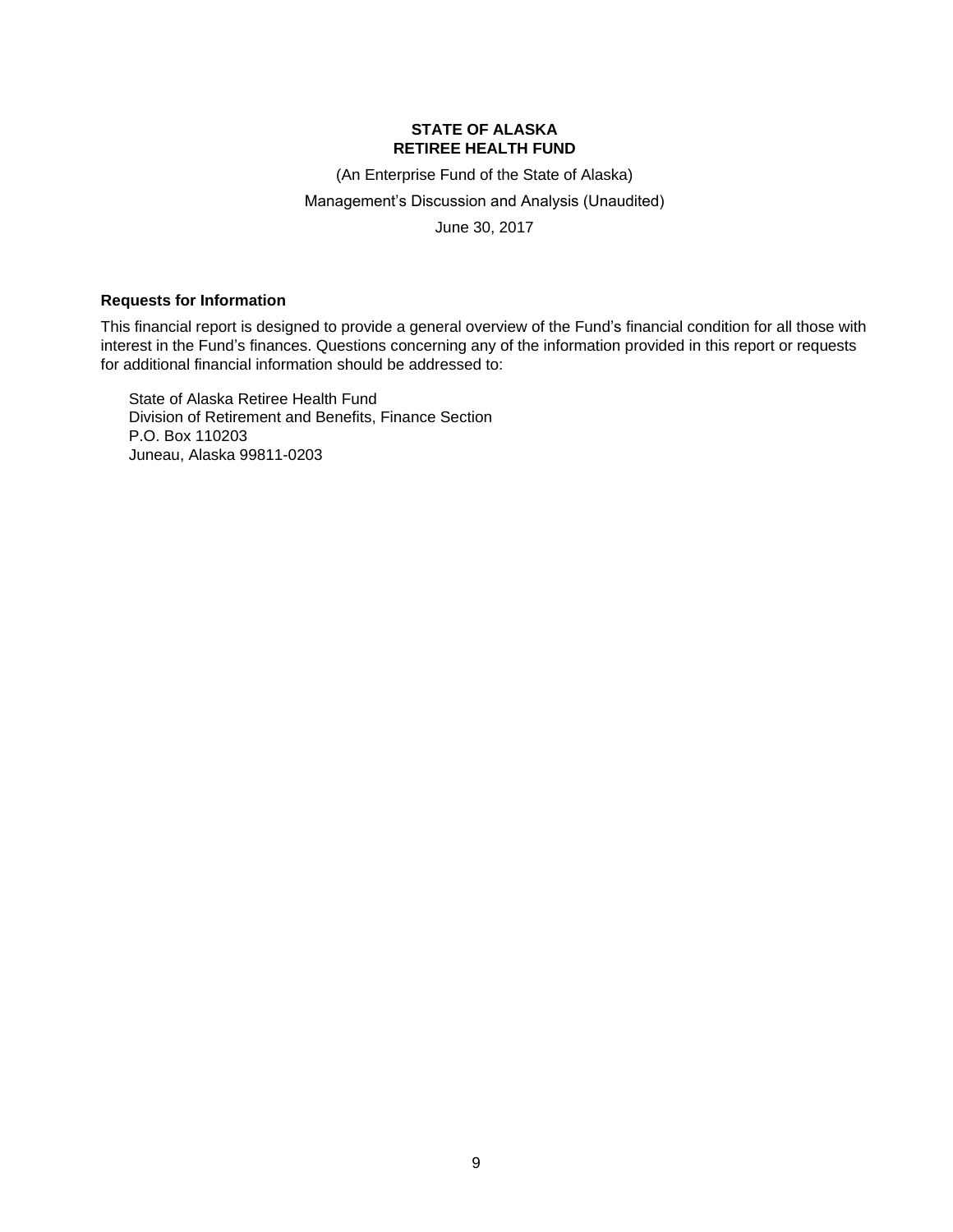(An Enterprise Fund of the State of Alaska)

# Statement of Net Position

June 30, 2017

| Assets:                                                                                                                                                                                 |    |                                                       |
|-----------------------------------------------------------------------------------------------------------------------------------------------------------------------------------------|----|-------------------------------------------------------|
| Current assets:<br>Cash and cash equivalents (notes 2 and 3):<br>Investment in State of Alaska General Fund<br>and other nonsegregated investments pool<br>Short-term fixed income pool | \$ | 20,040,542<br>19,748,176                              |
| Total cash and cash equivalents                                                                                                                                                         |    | 39,788,718                                            |
| Investments (notes 2 and 3):<br>Broad market fixed income pool<br>Domestic equity pool<br>International equity pool<br>Real estate investment trust pool                                |    | 281,569,551<br>93,619,062<br>74,245,287<br>12,765,655 |
| <b>Total investments</b>                                                                                                                                                                |    | 462,199,555                                           |
| Receivables:<br>Accounts receivable<br>Interest and dividends receivable<br>Due from State of Alaska General Fund                                                                       |    | 9,908<br>19,682<br>347,209                            |
| Total receivables                                                                                                                                                                       |    | 376,799                                               |
| Total current assets                                                                                                                                                                    |    | 502,365,072                                           |
| Noncurrent assets:<br>Other assets                                                                                                                                                      |    | 2,420,495                                             |
| <b>Total assets</b>                                                                                                                                                                     |    | 504,785,567                                           |
| Liabilities:<br>Current liabilities:<br>Claims payable (note 4)<br>Accrued expenses<br>Due to State of Alaska General Fund                                                              |    | 13,369,000<br>284,489<br>135,342                      |
| <b>Total current liabilities</b>                                                                                                                                                        |    | 13,788,831                                            |
| Noncurrent liabilities:<br>Claims payable (note 4)                                                                                                                                      |    | 21,071,000                                            |
| <b>Total noncurrent liabilities</b>                                                                                                                                                     |    | 21,071,000                                            |
| <b>Total liabilities</b>                                                                                                                                                                |    | 34,859,831                                            |
| Net position - unrestricted                                                                                                                                                             | S  | 469,925,736                                           |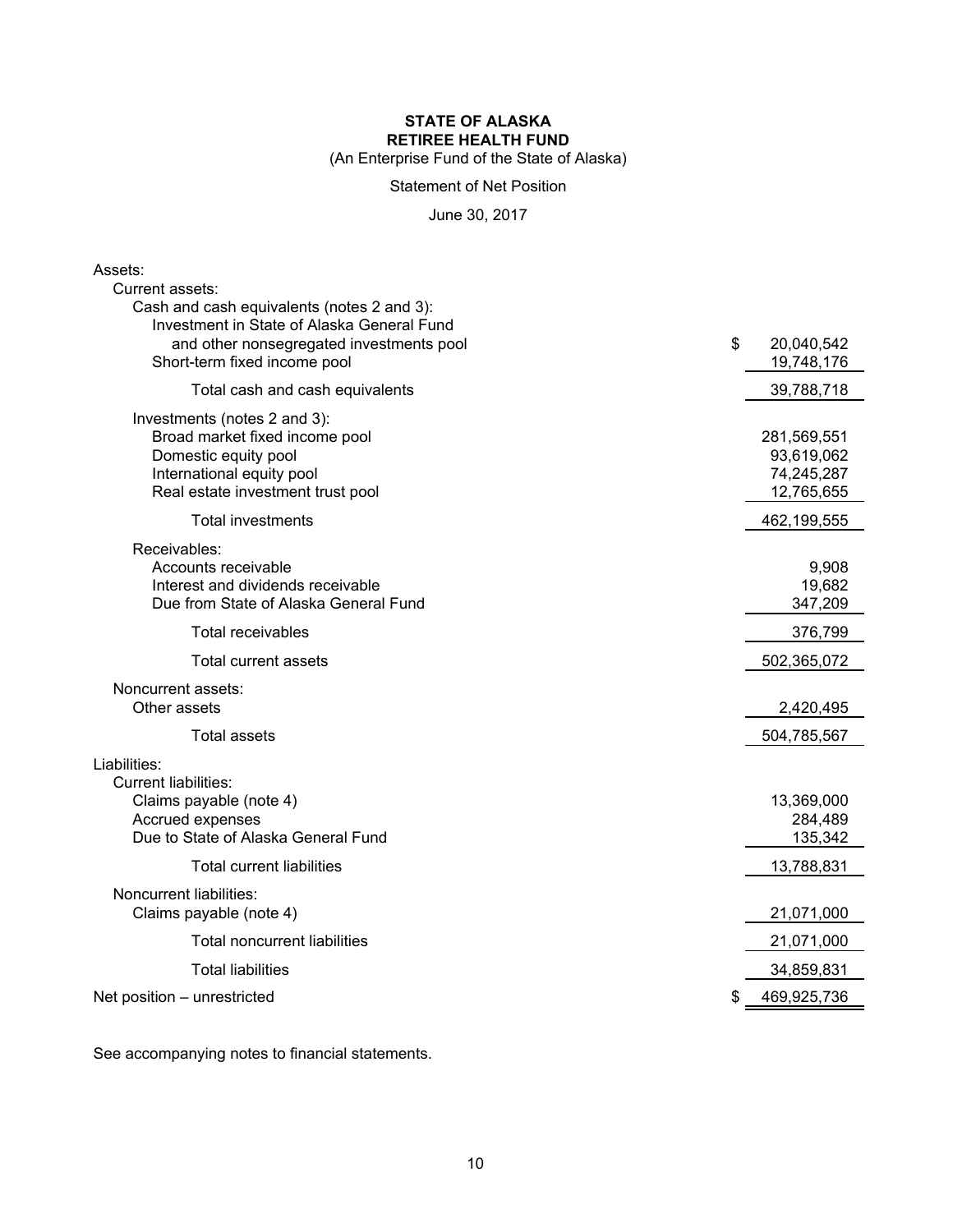(An Enterprise Fund of the State of Alaska)

# Statement of Revenues, Expenses and Changes in Net Position

Year ended June 30, 2017

| Operating revenues:                    |    |             |
|----------------------------------------|----|-------------|
| Employer health insurance premiums     | \$ | 1,790,260   |
| Member health insurance premiums       |    | 72,697,025  |
| Medicare retiree drug subsidy (note 5) |    | 74,849      |
| Other income                           |    | 1,560,921   |
| Total operating revenues               |    | 76,123,055  |
| Operating expenses:                    |    |             |
| Healthcare benefits (note 4)           |    | 55,534,359  |
| Administrative                         |    | 2,800,593   |
| Total operating expenses               |    | 58,334,952  |
| Operating income                       |    | 17,788,103  |
| Nonoperating revenues:                 |    |             |
| Investment income:                     |    |             |
| Net appreciation in fair value         |    | 21,223,064  |
| Interest                               |    | 7,514,903   |
| <b>Dividends</b>                       |    | 569,755     |
| Total investment income                |    | 29,307,722  |
| Less investment expense                |    | 84,520      |
| Net investment income                  |    | 29,223,202  |
| Change in unrestricted net position    |    | 47,011,305  |
| Net position, beginning of year        |    | 422,914,431 |
| Net position, end of year              | S  | 469,925,736 |
|                                        |    |             |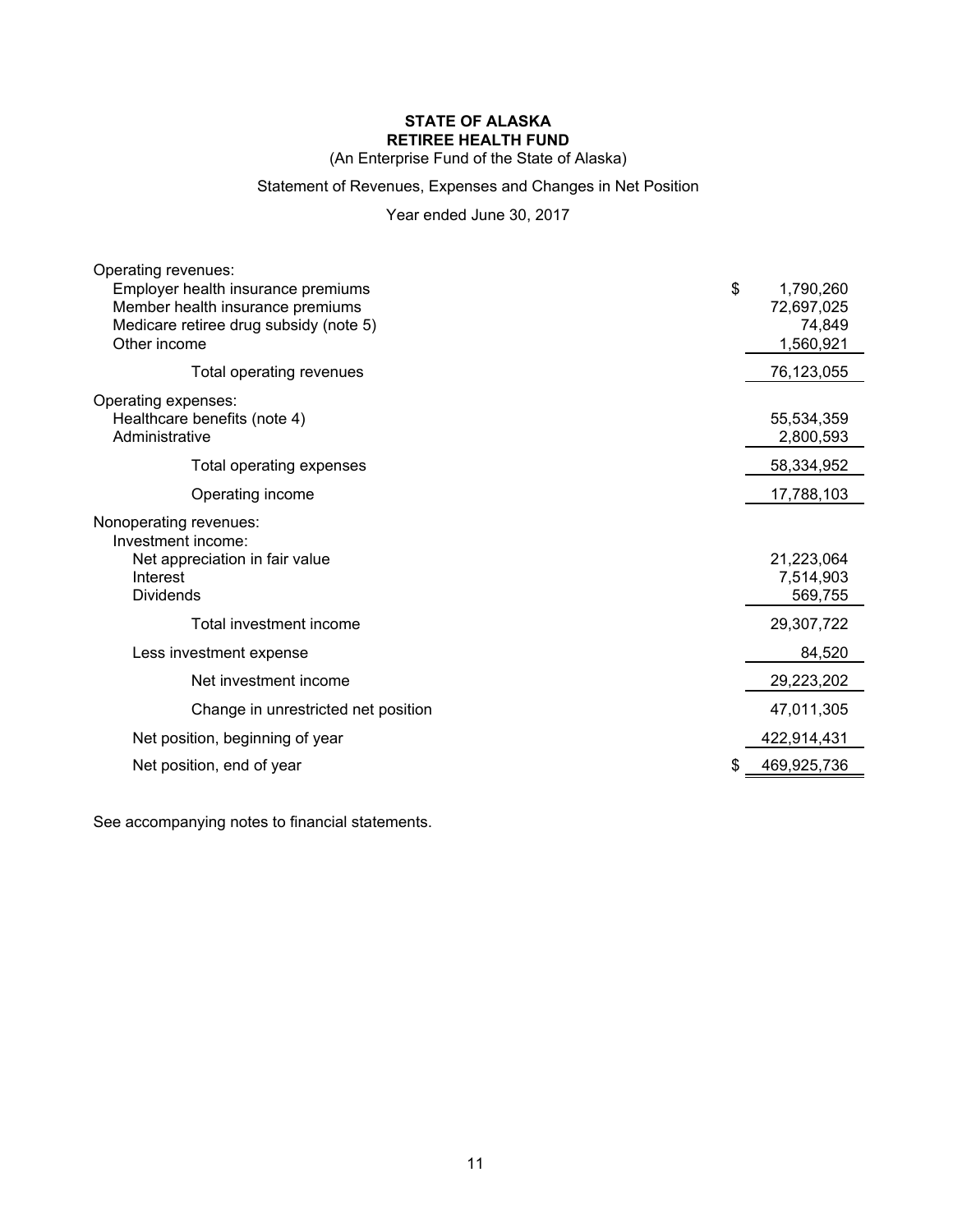(An Enterprise Fund of the State of Alaska)

Statement of Cash Flows

Year ended June 30, 2017

| Cash flows from operating activities:                                                  |                         |
|----------------------------------------------------------------------------------------|-------------------------|
| Cash received for premiums from the State of Alaska                                    | \$<br>1,560,189         |
| Cash received for premiums from others<br>Cash received from third-party administrator | 72,601,640<br>1,635,770 |
| Cash payments for benefits to third-party administrator                                | (52,998,438)            |
| Cash payments to employees                                                             | (8,799)                 |
| Cash payments to suppliers                                                             | (3, 104, 081)           |
| Net cash provided by operating activities                                              | 19,686,281              |
| Cash flows from investing activity:                                                    |                         |
| Purchase of investments                                                                | (205, 405, 670)         |
| Proceeds from sale and maturities of investments                                       | 159,104,083             |
| Investment income received                                                             | 28,488,458              |
| Net cash used in investing activities                                                  | (17, 813, 129)          |
| Net increase in cash and cash equivalents                                              | 1,873,152               |
| Cash and cash equivalents, beginning of year                                           | 37,915,566              |
| Cash and cash equivalents, end of year                                                 | \$<br>39,788,718        |
| Reconciliation of operating income to net cash provided by                             |                         |
| operating activities:                                                                  |                         |
| Operating income                                                                       | \$<br>17,788,103        |
| Adjustments to reconcile operating income to                                           |                         |
| net cash provided by operating activities:                                             |                         |
| (Increase) decrease in assets:                                                         |                         |
| Due from State of Alaska General Fund                                                  | (230, 071)              |
| Accounts receivable                                                                    | (95, 385)               |
| Other assets                                                                           | 139,789                 |
| Increase (decrease) in liabilities:                                                    |                         |
| Claims payable<br>Due to State of Alaska General Fund                                  | 2,393,000<br>65,825     |
| Accrued expenses                                                                       | (374, 980)              |
|                                                                                        |                         |
| Net cash provided by operating activities                                              | \$<br>19,686,281        |
|                                                                                        |                         |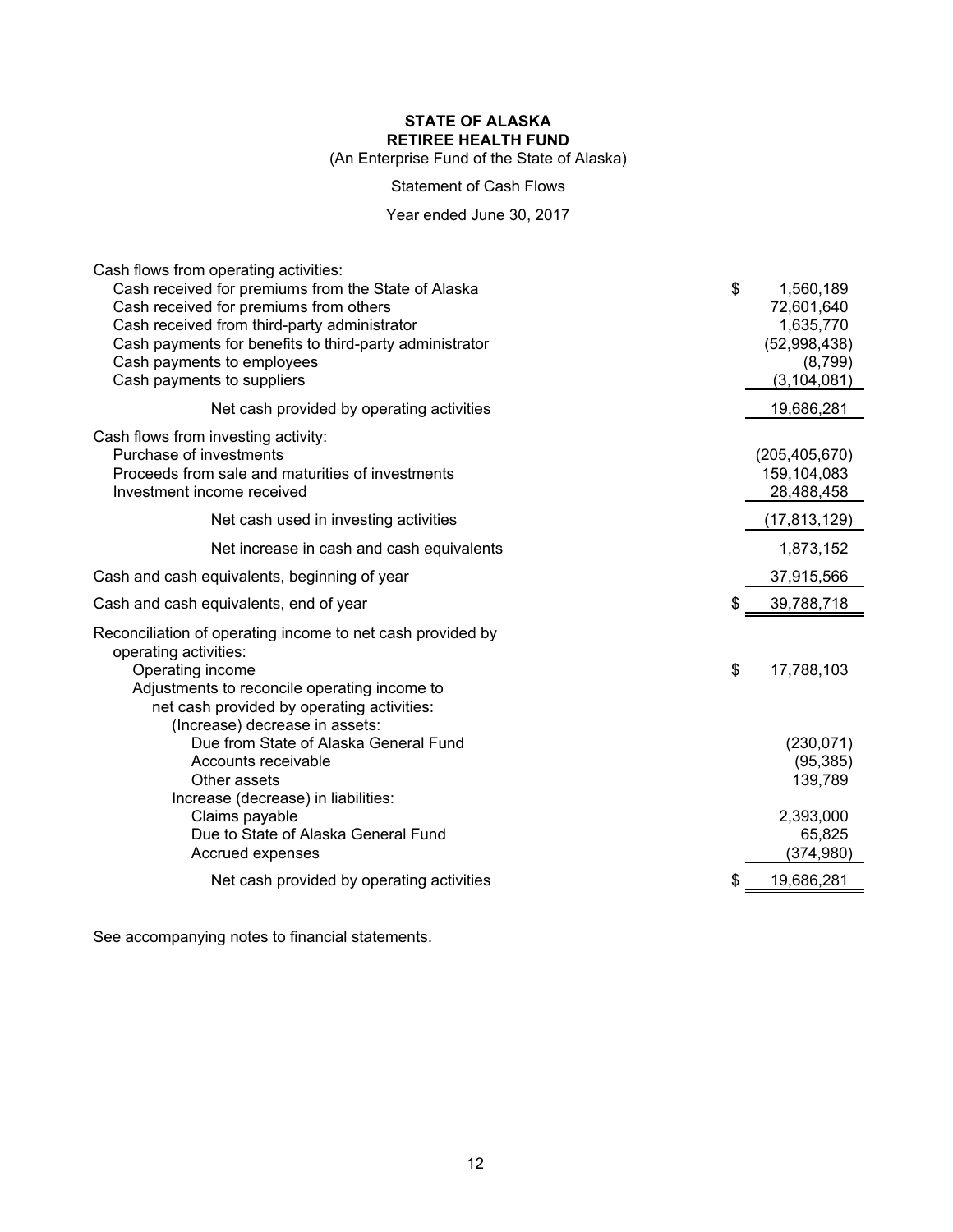(An Enterprise Fund of the State of Alaska)

Notes to Financial Statements

June 30, 2017

### **(1) Description**

The following brief description of the State of Alaska Retiree Health Fund (the Fund), an enterprise fund of the State of Alaska (the State), is provided for general information purposes only. Participants should refer to the Retiree Group Insurance Information Booklet for more complete information.

# *(a) General*

The Fund was established to provide low cost health insurance options to retirees of the Public Employees' Retirement System (PERS), Teachers' Retirement System (TRS), Judicial Retirement System (JRS), and Elected Public Officers Retirement System (EPORS) (collectively referred to as the Retirement Systems) beginning July 1, 1997. The Fund is an enterprise fund of the State financial reporting entity and is included as such in the State's Comprehensive Annual Financial Report (CAFR).

# *(b) Premiums and Participants*

The Fund's health plan options are funded by monthly premiums paid by members and eligible recipients. A member may extend coverage to dependents for an additional monthly premium based on the coverage requested.

### *(c) Benefits*

The Fund offers major medical; voluntary dental, vision, and audio (DVA); and voluntary long-term care (LTC) insurance options to eligible recipients of the Retirement Systems and their dependents.

### *(d) Medical*

The Fund provides medical benefits to qualified benefit recipients of the Retirement Systems. The State pays the medical premiums for benefit recipients of the EPORS, for benefit recipients of the Marine Engineers Beneficial Association who retired from the State after July 1, 1986, and for benefit recipients of the NorthWest Marine Trust who retired from the State before July 1, 1984.

The following benefit recipients must elect coverage and pay a premium:

- Benefit recipients of the PERS first hired under the PERS on or after July 1, 1986, who are under age 60, are not receiving a disability benefit, and had less than 25 years of peace officer/firefighter service or less than 30 years of other service
- Benefit recipients of the TRS first hired under the TRS on or after July 1, 1990, who are under age 60, are not receiving a disability benefit, and had less than 25 years of service
- Benefit recipients of the PERS first hired under the PERS on or after July 1, 1996, who are age 60 or older and do not have at least 10 years of credited service
- Alternate payees under a Qualified Domestic Relations Order (QDRO).

### *(e) Voluntary DVA and LTC*

Individuals receiving benefits from one of the Retirement Systems, excluding alternate payees under a QDRO, may elect insurance coverage for themselves and their eligible dependents. If coverage is elected, the premiums are paid by deductions from retirement checks.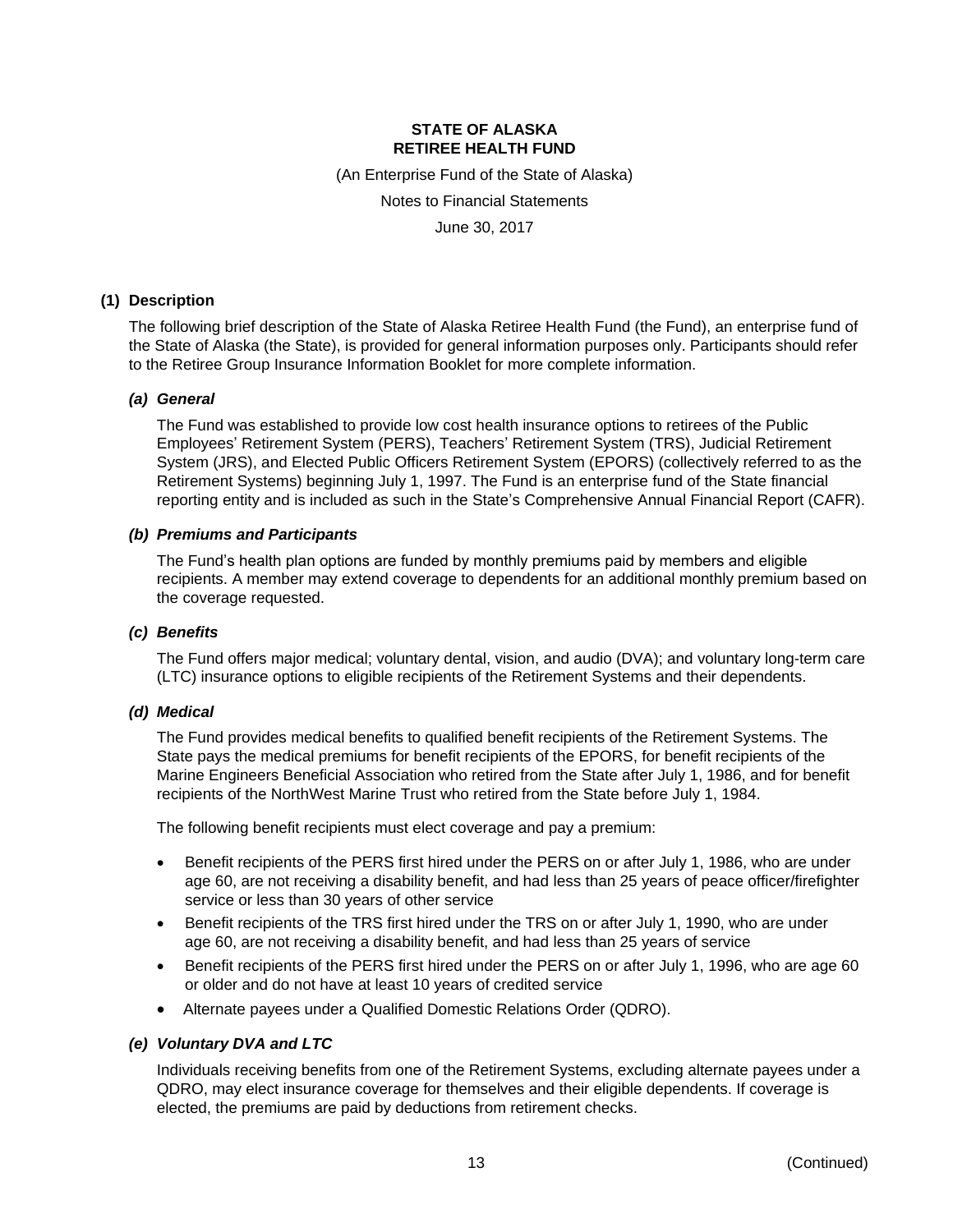(An Enterprise Fund of the State of Alaska)

Notes to Financial Statements

June 30, 2017

# **(2) Summary of Significant Accounting Policies**

### *(a) Basis of Accounting*

The Fund's financial statements are prepared using the economic resources measurement focus and the accrual basis of accounting. Insurance premiums are recognized in the period in which they are due. Benefits are recognized when due and payable.

### *(b) Financial Statement Presentation*

The Fund distinguishes operating revenues and expenses from nonoperating revenues and expenses. Operating revenues and expenses generally result from providing services in connection with the Fund's principal ongoing operations. The principal operating revenues of the Fund are employer and member health insurance premiums. Operating expenses for the Fund include postemployment healthcare benefits and administrative expenses. All revenues and expenses not meeting this definition are reported as nonoperating revenues and expenses.

### *(c) Use of Estimates*

The preparation of financial statements in conformity with U.S. generally accepted accounting principles requires management to make estimates and assumptions that affect the reported amounts of assets and liabilities and disclosure of contingent assets and liabilities at the date of the financial statements and the reported amounts of additions and deductions during the reporting period. Actual results could differ from those estimates.

### *(d) Investments*

The Department of Revenue, Treasury Division (Treasury) has created a pooled environment by which it manages the investments the Commissioner of Revenue (the Commissioner) has fiduciary responsibility. Actual investing is performed by investment officers in Treasury or by contracted external investment managers. The funds invest in the State's internally managed General Fund and Other Nonsegregated Investments Pool (GeFONSI), Short-term Fixed Income Pool, Broad Market Fixed Income Pool, SSgA Russell 3000 Pool, SSgA MSCI EAFE Index Pool, and the Lazard International Equity Pool. The GeFONSI consists of investments in the State's internally managed Short-term Fixed Income Pool, Short-term Liquidity Fixed Income Pool, and Intermediate-term Fixed Income Pool. The complete financial activity of the funds is shown in the State's CAFR available from the Department of Administration, Division of Finance.

GeFONSI investment income is distributed to pool participants if prescribed by statute or if appropriated by state legislature.

### *(e) Valuation and Income Allocation*

Assets in the pools are reported at fair value. Investment purchases and sales are recorded on a tradedate basis. Securities are valued each business day using prices obtained from a pricing service.

The accrual basis of accounting is used for the investment income and GeFONSI investment income is distributed to pool participants monthly if prescribed by statute or if appropriated by state legislature.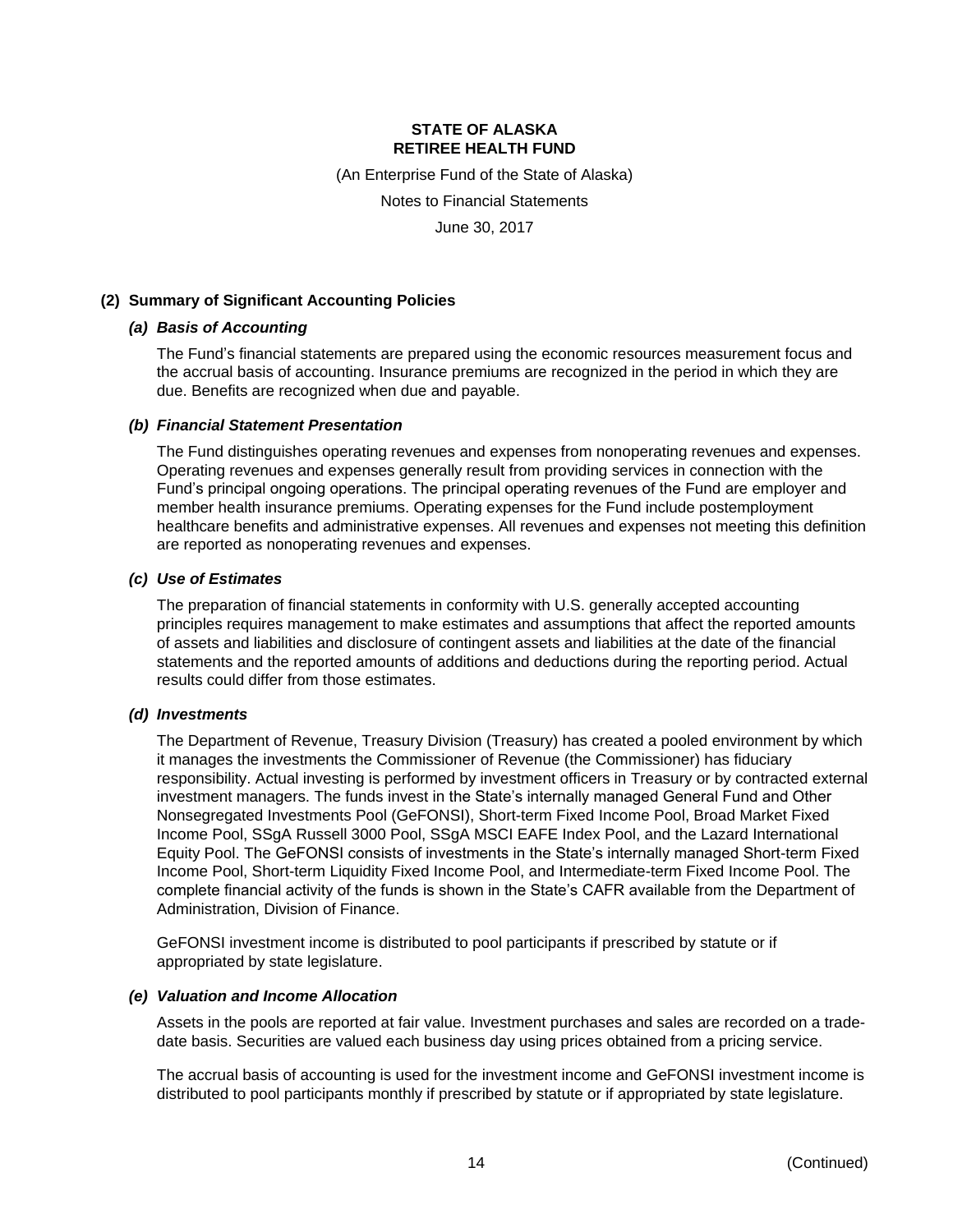(An Enterprise Fund of the State of Alaska)

Notes to Financial Statements

June 30, 2017

Income in the Short-term, Short-term Liquidity, Intermediate-term Fixed Income, Broad Market Fixed Income Pool, and the Domestic and International Equity Pools is allocated to the pool participants daily on a pro-rata basis.

### *(f) Statement of Cash Flows*

For purposes of reporting cash flows, cash and cash equivalents include the Fund's investment in the GeFONSI and the short-term fixed income pool at June 30, 2017. This investment pool has the general characteristics of a demand deposit account.

### *(g) Administration*

The Fund is administered by the State's Division of Retirement and Benefits (the Division). The Division utilizes the services of claims administrators, Aetna, Moda Health, Pay Flex, and Capgemini US, to process all medical, prescription drug, DVA, and LTC claims and pays monthly administrative fees to these claims administrators. Other administrative expenses are related to employees of the Division and related office expenses.

# *(h) Funding*

The Fund is self-insured for all benefits. The Fund's funding policy provides for the collection of insurance premiums from the Retirement Systems administered by the Division as well as from benefit recipients, as applicable. Premium amounts are actuarially determined on an annual basis and adjusted as necessary. The Retirement Systems retain the risk of loss of allowable claims.

# *(i) Due from (to) State of Alaska General Fund*

Amounts due from (to) the State of Alaska General Fund represent the amounts paid by the Fund on behalf of others and amounts paid by others on behalf of the Fund.

### **(3) Investments**

At June 30, 2017, the Fund's share of pool investments was as follows:

| <b>Investment Pool</b>                                    |    | <b>Major medical</b> | Long-term care |
|-----------------------------------------------------------|----|----------------------|----------------|
| Cash and Cash Equivalents<br>Short-term fixed income pool | \$ | 16.168.266           | 3,579,910      |
| Domestic Fixed Income<br>Broad market fixed income pool   |    |                      | 281,569,551    |
| Equity                                                    |    |                      |                |
| Domestic Equity Pool                                      |    |                      | 93,619,062     |
| International Equity pool                                 |    |                      | 74,245,287     |
| Real estate investment trust pool                         |    |                      | 12,765,655     |
| Total                                                     | Я  | 16,168,266           | 465,779,465    |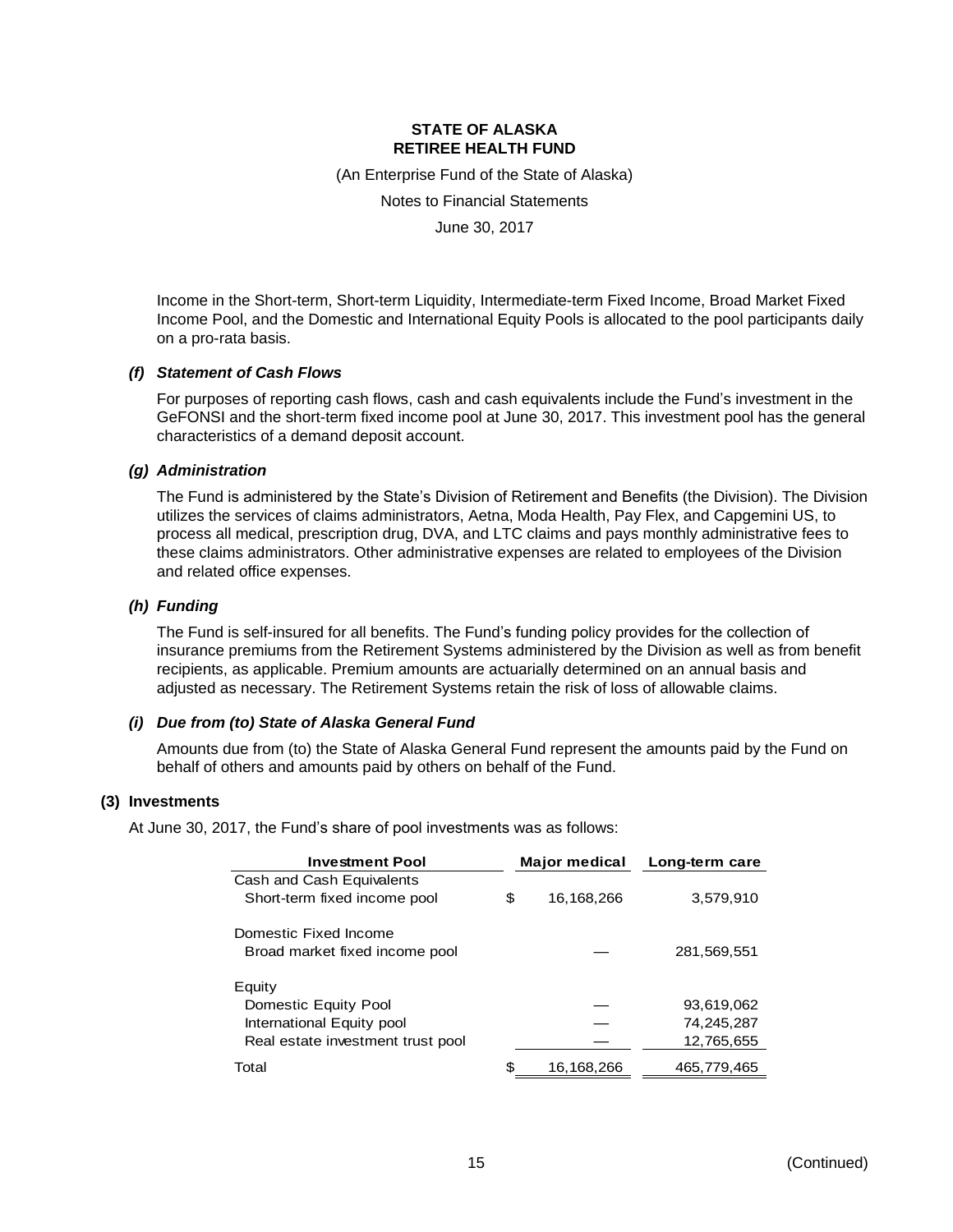(An Enterprise Fund of the State of Alaska)

Notes to Financial Statements

June 30, 2017

| Dental,<br>vision, and<br>audio |
|---------------------------------|
| 20,040,542                      |
|                                 |

For additional information on interest rate risk, credit risk, foreign exchange, derivatives, fair value, and counterparty credit risk, see the separately issued report on the Invested Assets of the Commissioner of Revenue at [http://treasury.dor.alaska.gov/Investments/Annual-Investment-Reports.aspx.](http://treasury.dor.alaska.gov/Investments/Annual-Investment-Reports.aspx)

### **(4) Claims Payable**

The liability for claims represents the estimated amounts necessary to settle all outstanding claims including incurred but not reported, as of the balance sheet date. The Fund's reserve estimates are based primarily on historical development patterns adjusted for current trends that would modify past experience. Claims are reevaluated periodically to consider the effects of inflation, claims settlement trends, and other economic factors. The process of establishing loss reserves is subject to uncertainties that are normal, recurring, and inherent in the healthcare business. Changes in the balances of claims liabilities are as follows:

| Beginning of year:<br>Current liabilities:<br>Due to State of Alaska General Fund for |    |              |
|---------------------------------------------------------------------------------------|----|--------------|
| outstanding warrants                                                                  | \$ | 69,517       |
| Incurred but not reported                                                             |    | 13,459,740   |
|                                                                                       |    | 13,529,257   |
| Noncurrent liabilities:                                                               |    |              |
| Incurred but not reported                                                             |    | 18,587,260   |
| Total, beginning of year                                                              |    | 32,116,517   |
| Benefit deductions                                                                    |    | 55,534,359   |
| Benefits paid                                                                         |    | (53,075,534) |
| Total, end of year                                                                    | S  | 34,575,342   |
| End of year:<br>Current liabilities:                                                  |    |              |
| Due to State of Alaska General Fund                                                   | \$ | 135,342      |
| Incurred but not reported                                                             |    | 13,369,000   |
|                                                                                       |    | 13,504,342   |
| Noncurrent liabilities:                                                               |    |              |
| Incurred but not reported                                                             |    | 21,071,000   |
| Total, end of year                                                                    | \$ | 34,575,342   |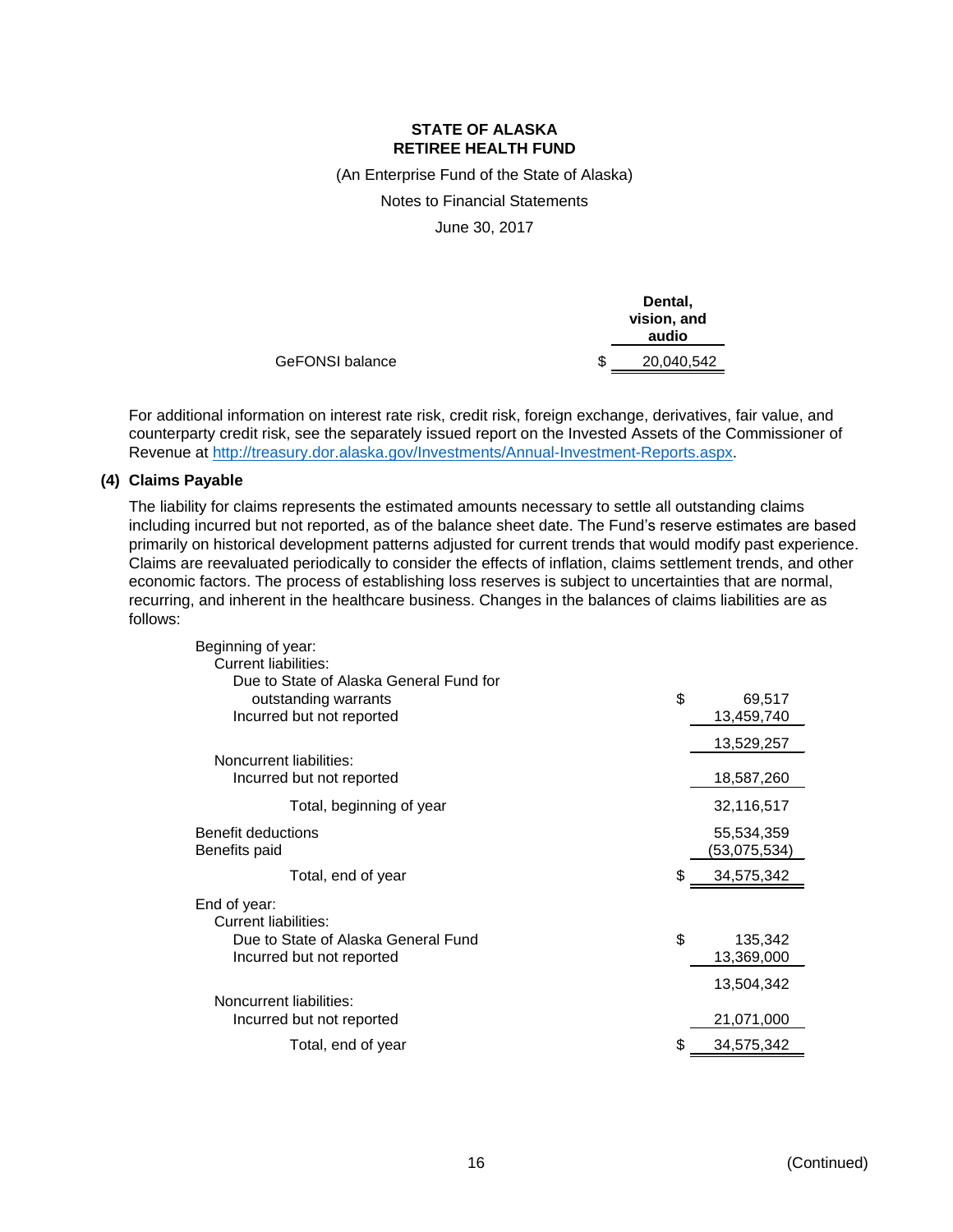(An Enterprise Fund of the State of Alaska)

Notes to Financial Statements

June 30, 2017

# **(5) Medicare Part D Retiree Drug Subsidy**

One of the provisions of Medicare Part D provides sponsors of postemployment healthcare Funds the opportunity to receive a retiree drug subsidy (RDS) payment if the sponsor's Fund provides a prescription drug benefit that is actuarially equivalent to the Medicare Part D benefit. The RDS is equal to 28% of the amount of eligible prescription drug benefit costs of retirees who are eligible for, but not enrolled in, Medicare Part D, by virtue of continuing to be covered by the sponsor's Fund. The Fund was approved for participation in the Medicare Part D program beginning calendar year 2006.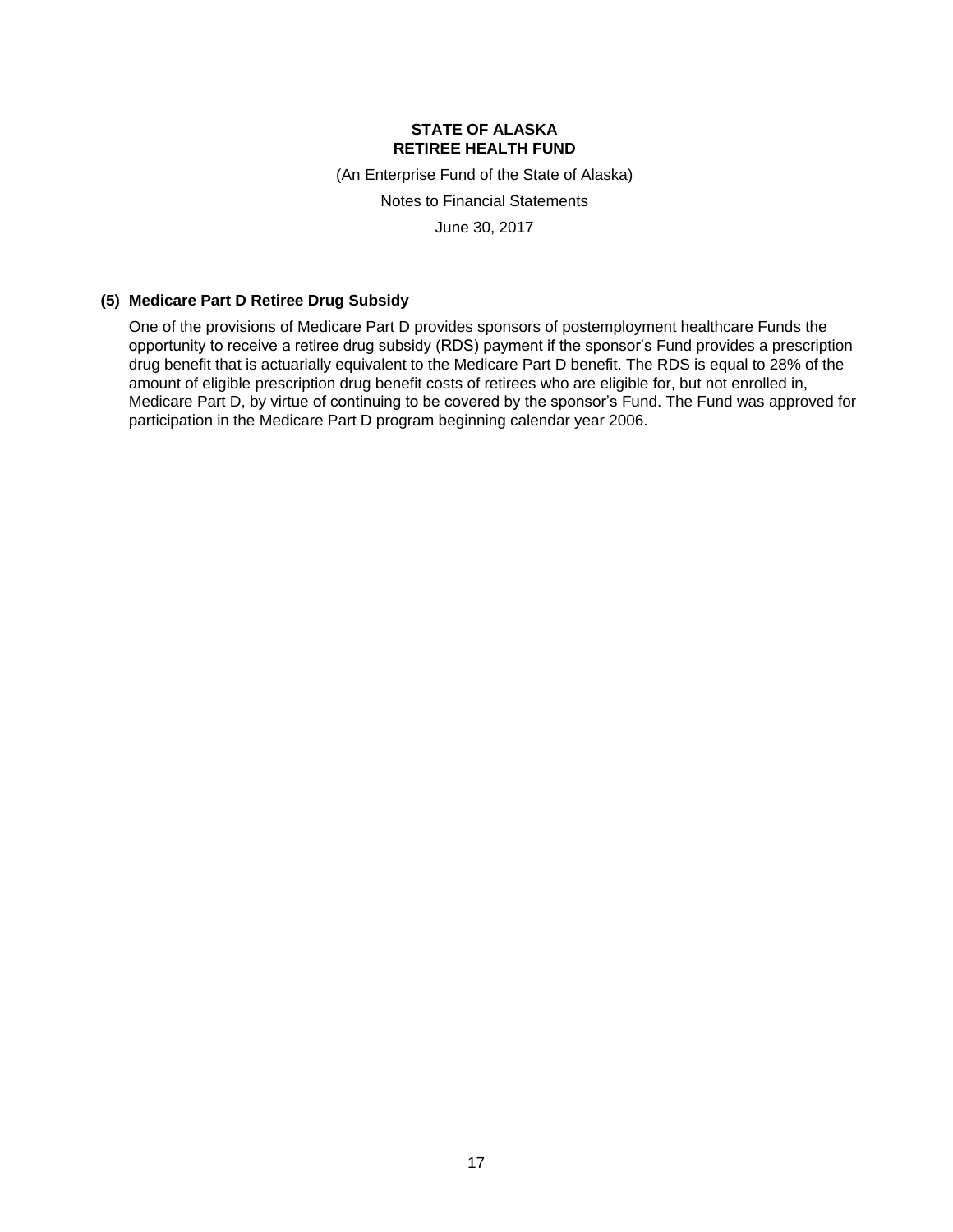**Schedule 1**

#### **STATE OF ALASKA RETIREE HEALTH FUND**

(An Enterprise Fund of the State of Alaska)

Combining Statement of Net Position

### June 30, 2017

|                                                                                                                                                                                         | Major<br>medical           | Dental, vision,<br>and audio    | Long-term<br>care                                     | <b>Total</b>                                          |
|-----------------------------------------------------------------------------------------------------------------------------------------------------------------------------------------|----------------------------|---------------------------------|-------------------------------------------------------|-------------------------------------------------------|
| Assets:                                                                                                                                                                                 |                            |                                 |                                                       |                                                       |
| Current assets:<br>Cash and cash equivalents (notes 2 and 3):<br>Investment in State of Alaska General Fund<br>and other nonsegregated investments pool<br>Short-term fixed income pool | \$<br>16,168,266           | 20,040,542                      | 3,579,910                                             | 20,040,542<br>19,748,176                              |
| Total cash and cash equivalents                                                                                                                                                         | 16,168,266                 | 20,040,542                      | 3,579,910                                             | 39,788,718                                            |
| Investments (notes 2 and 3):<br>Broad market fixed income pool<br>Domestic equity pool<br>International equity pool<br>Real estate investment trust pool                                |                            |                                 | 281,569,551<br>93,619,062<br>74,245,287<br>12,765,655 | 281,569,551<br>93,619,062<br>74,245,287<br>12,765,655 |
| <b>Total investments</b>                                                                                                                                                                |                            |                                 | 462,199,555                                           | 462,199,555                                           |
| Receivables:<br>Accounts receivable<br>Interest and dividends receivable<br>Due from State of Alaska General Fund                                                                       | 9,908<br>16,947<br>347,209 |                                 | 2,735                                                 | 9,908<br>19,682<br>347,209                            |
| Total receivables                                                                                                                                                                       | 374,064                    |                                 | 2,735                                                 | 376,799                                               |
| <b>Total current assets</b>                                                                                                                                                             | 16,542,330                 | 20,040,542                      | 465,782,200                                           | 502,365,072                                           |
| Other assets                                                                                                                                                                            | 3,570                      | 1,216,925                       | 1,200,000                                             | 2,420,495                                             |
| Total assets                                                                                                                                                                            | 16,545,900                 | 21,257,467                      | 466,982,200                                           | 504,785,567                                           |
| Liabilities:<br><b>Current liabilities:</b><br>Claims payable (note 4)<br>Accrued expenses<br>Due to State of Alaska General Fund                                                       | 129,000<br>91,338          | 2,959,000<br>140,379<br>102,908 | 10,281,000<br>52,772<br>32,434                        | 13,369,000<br>284,489<br>135,342                      |
| <b>Total current liabilities</b>                                                                                                                                                        | 220,338                    | 3,202,287                       | 10,366,206                                            | 13,788,831                                            |
| Noncurrent liabilities:<br>Claims payable (note 4)                                                                                                                                      |                            |                                 | 21,071,000                                            | 21,071,000                                            |
| <b>Total noncurrent liabilities</b>                                                                                                                                                     |                            |                                 | 21,071,000                                            | 21,071,000                                            |
| <b>Total liabilities</b>                                                                                                                                                                | 220,338                    | 3,202,287                       | 31,437,206                                            | 34,859,831                                            |
| Net position                                                                                                                                                                            | \$<br>16,325,562           | 18,055,180                      | 435,544,994                                           | 469,925,736                                           |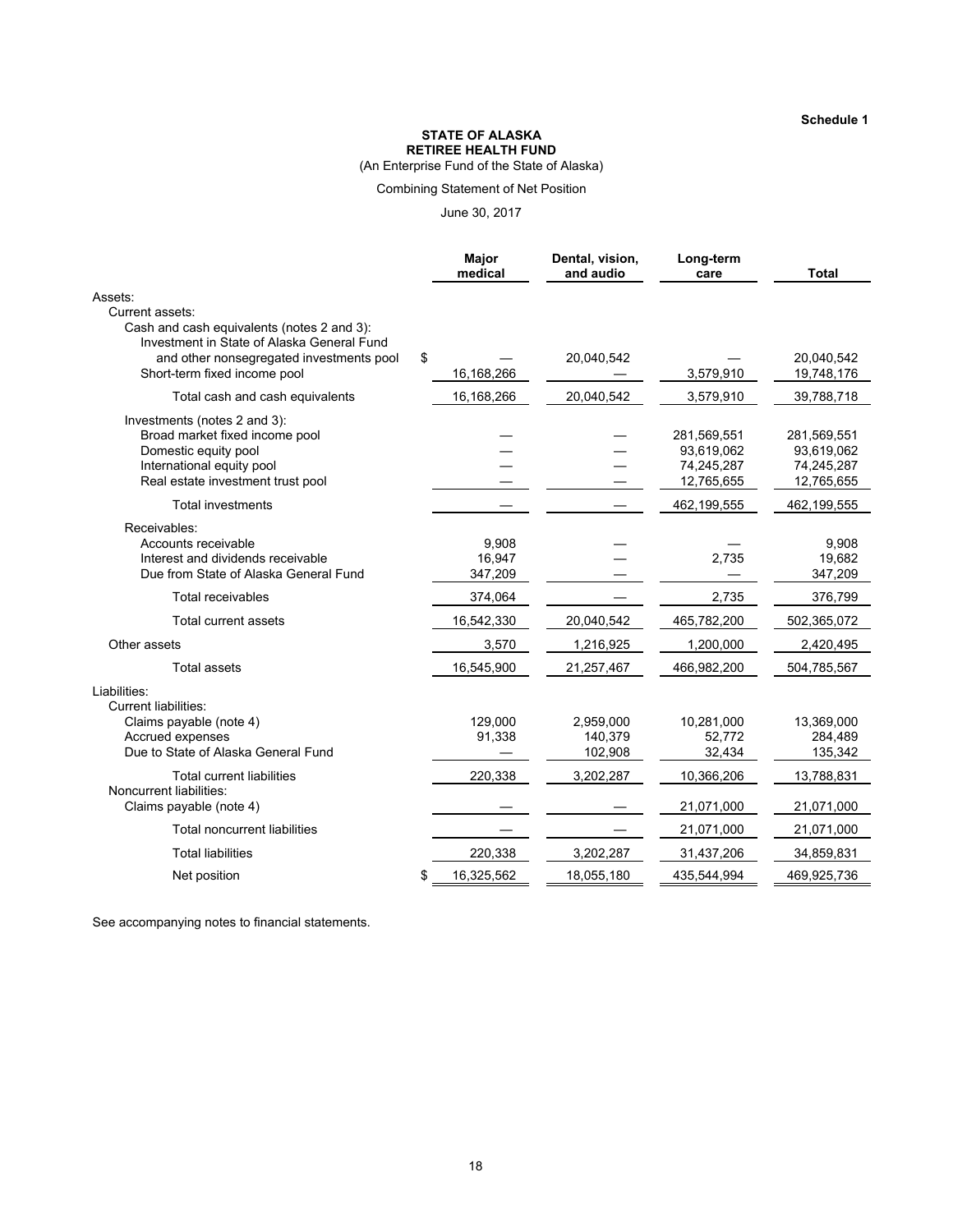# (An Enterprise Fund of the State of Alaska)

# Combining Statement of Revenues, Expenses and Changes in Net Position

### Year ended June 30, 2017

|                                                                                                                                         | Major<br>medical                     | Dental, vision,<br>and audio | Long-term<br>care                  | <b>Total</b>                       |
|-----------------------------------------------------------------------------------------------------------------------------------------|--------------------------------------|------------------------------|------------------------------------|------------------------------------|
| Operating revenues:<br>Employer health insurance premiums<br>Member health insurance premiums<br>Medicare retiree drug subsidy (note 5) | \$<br>1,790,260<br>201.958<br>74,849 | 41,544,620                   | 30,950,447                         | 1.790.260<br>72,697,025<br>74,849  |
| Other income                                                                                                                            | 99,728                               | 29,124                       | 1,432,069                          | 1,560,921                          |
| Total operating revenues                                                                                                                | 2,166,795                            | 41,573,744                   | 32,382,516                         | 76,123,055                         |
| Operating expenses:<br>Healthcare benefits (note 4)<br>Administrative                                                                   | 1,069,332<br>125,140                 | 39,415,323<br>2,174,329      | 15,049,704<br>501,124              | 55,534,359<br>2,800,593            |
| Total operating expenses                                                                                                                | 1,194,472                            | 41,589,652                   | 15,550,828                         | 58,334,952                         |
| Operating income (loss)                                                                                                                 | 972,323                              | (15,908)                     | 16,831,688                         | 17,788,103                         |
| Nonoperating revenues:<br>Investment income:                                                                                            |                                      |                              |                                    |                                    |
| Net appreciation in fair value<br>Interest<br><b>Dividends</b>                                                                          | 137,181                              | 113,550                      | 21.085.883<br>7.401.353<br>569,755 | 21,223,064<br>7.514.903<br>569,755 |
| Total investment income                                                                                                                 | 137,181                              | 113,550                      | 29,056,991                         | 29,307,722                         |
| Less investment expense                                                                                                                 | 3,394                                |                              | 81,126                             | 84,520                             |
| Net investment income                                                                                                                   | 133,787                              | 113,550                      | 28,975,865                         | 29,223,202                         |
| Change in restricted net position                                                                                                       | 1,106,110                            | 97,642                       | 45,807,553                         | 47,011,305                         |
| Net position, beginning of year                                                                                                         | 15,219,452                           | 17,957,538                   | 389,737,441                        | 422,914,431                        |
| Net position, end of year                                                                                                               | \$<br>16,325,562                     | 18,055,180                   | 435,544,994                        | 469,925,736                        |